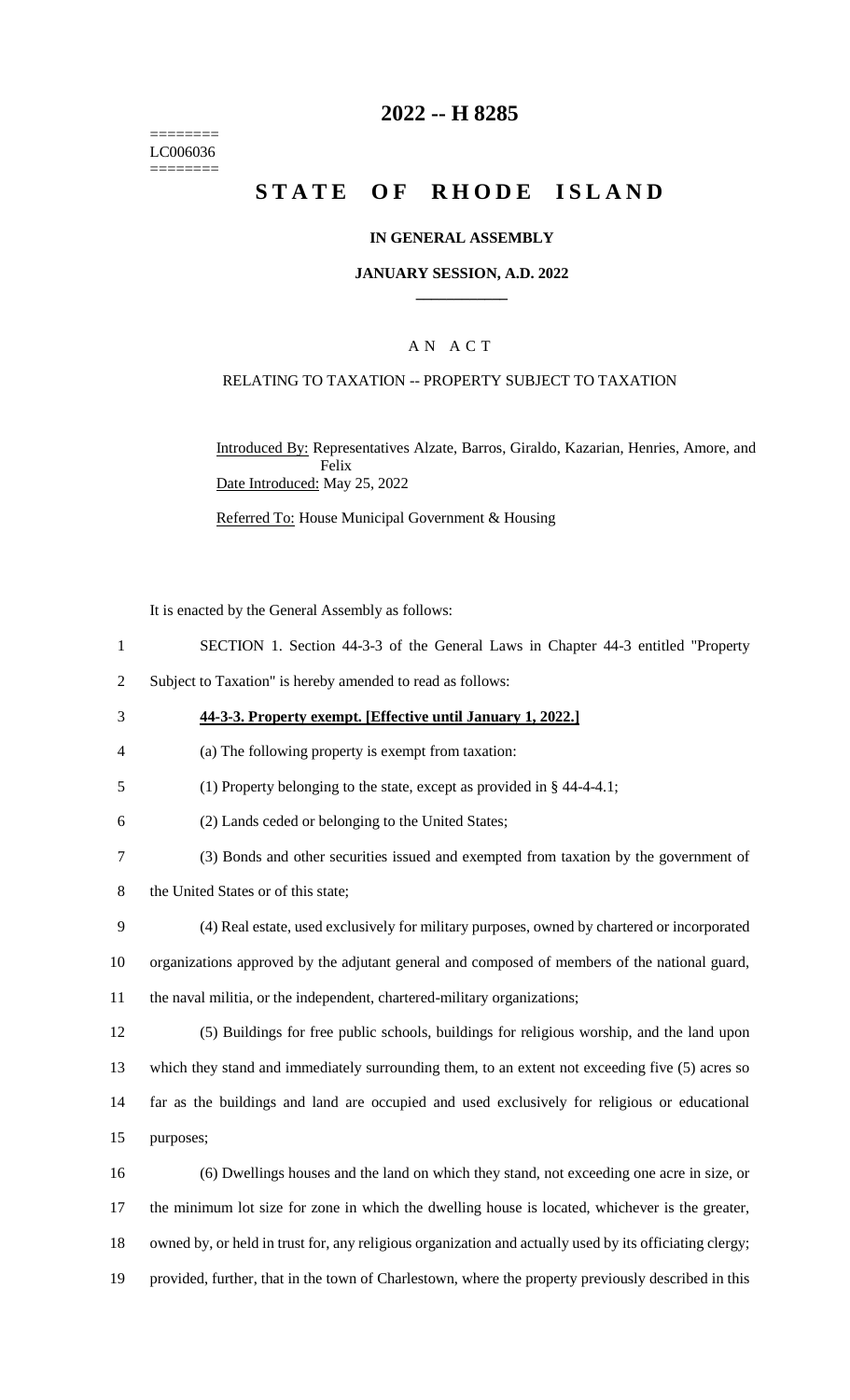paragraph is exempt in total, along with dwelling houses and the land on which they stand in Charlestown, not exceeding one acre in size, or the minimum lot size for zone in which the dwelling house is located, whichever is the greater, owned by, or held in trust for, any religious organization and actually used by its officiating clergy, or used as a convent, nunnery, or retreat center by its religious order;

 (7) Intangible personal property owned by, or held in trust for, any religious or charitable organization, if the principal or income is used or appropriated for religious or charitable purposes; (8) Buildings and personal estate owned by any corporation used for a school, academy, or seminary of learning, and of any incorporated public charitable institution, and the land upon which the buildings stand and immediately surrounding them to an extent not exceeding one acre, so far as they are used exclusively for educational purposes, but no property or estate whatever is hereafter exempt from taxation in any case where any part of its income or profits, or of the business carried on there, is divided among its owners or stockholders; provided, however, that unless any private nonprofit corporation organized as a college or university located in the town of Smithfield reaches a memorandum of agreement with the town of Smithfield, the town of Smithfield shall bill the actual costs for police, fire, and rescue services supplied, unless otherwise reimbursed, to said corporation commencing March 1, 2014;

 (9) Estates, persons, and families of the president and professors for the time being of Brown University for not more than ten thousand dollars (\$10,000) for each officer, the officer's estate, person, and family included, but only to the extent that any person had claimed and utilized the exemption prior to, and for a period ending, either on or after December 31, 1996;

 (10) Property especially exempt by charter unless the exemption has been waived in whole or in part;

(11) Lots of land exclusively for burial grounds;

 (12) Property, real and personal, held for, or by, an incorporated library, society, or any free public library, or any free public library society, so far as the property is held exclusively for library purposes, or for the aid or support of the aged poor, or poor friendless children, or the poor generally, or for a nonprofit hospital for the sick or disabled;

 (13) Real or personal estate belonging to, or held in trust for, the benefit of incorporated organizations of veterans of any war in which the United States has been engaged, the parent body of which has been incorporated by act of Congress, to the extent of four hundred thousand dollars (\$400,000) if actually used and occupied by the association; provided, that the city council of the city of Cranston may by ordinance exempt the real or personal estate as previously described in this subdivision located within the city of Cranston to the extent of five hundred thousand dollars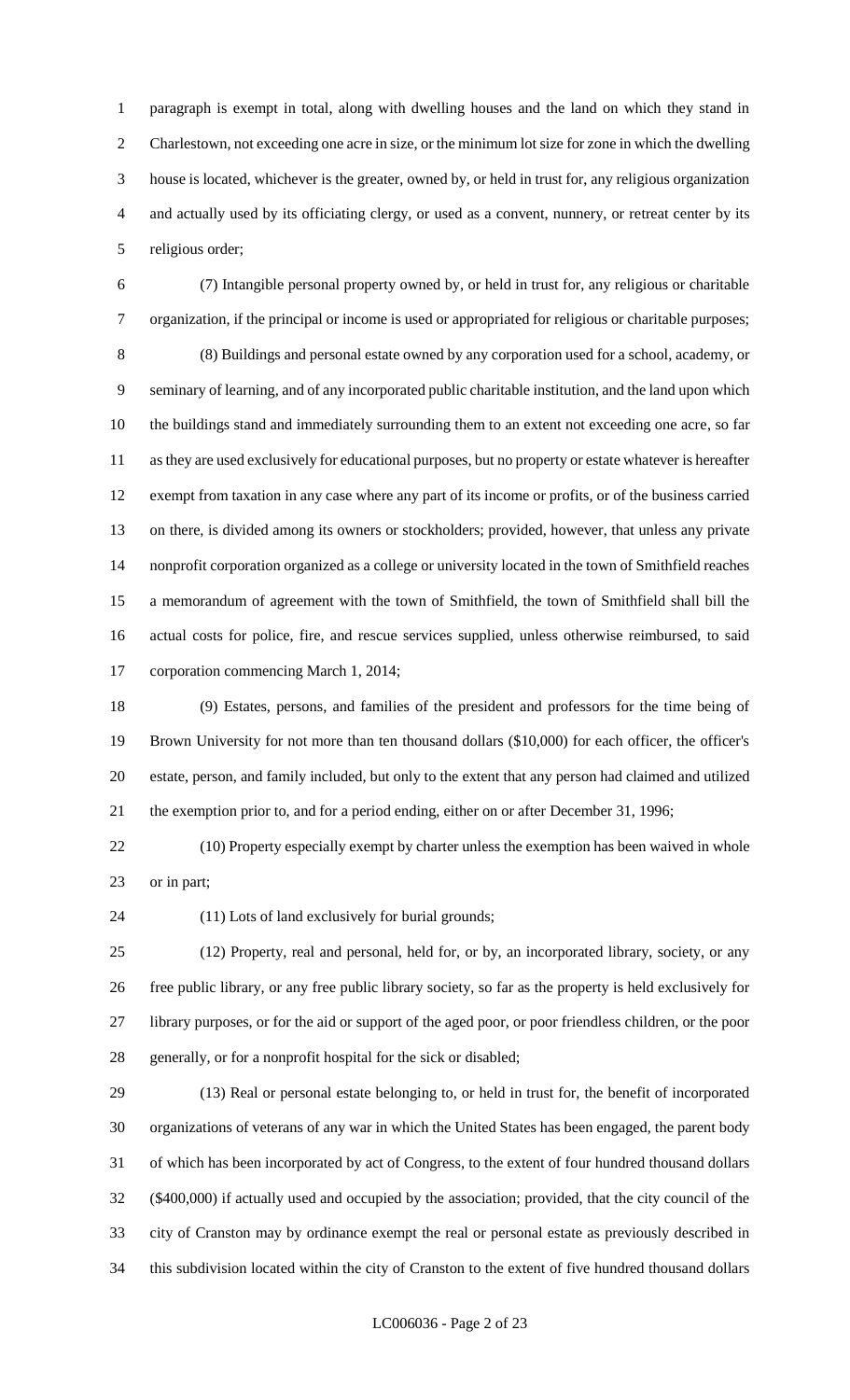(\$500,000);

 (14) Property, real and personal, held for, or by, the fraternal corporation, association, or body created to build and maintain a building or buildings for its meetings or the meetings of the general assembly of its members, or subordinate bodies of the fraternity, and for the accommodation of other fraternal bodies or associations, the entire net income of which real and personal property is exclusively applied or to be used to build, furnish, and maintain an asylum or asylums, a home or homes, a school or schools, for the free education or relief of the members of the fraternity, or the relief, support, and care of worthy and indigent members of the fraternity, their wives, widows, or orphans, and any fund given or held for the purpose of public education, almshouses, and the land and buildings used in connection therewith;

 (15) Real estate and personal property of any incorporated volunteer fire engine company or incorporated volunteer ambulance or rescue corps in active service;

 (16) The estate of any person who, in the judgment of the assessors, is unable from infirmity or poverty to pay the tax; provided, that in the towns of Burrillville and West Greenwich, the tax shall constitute a lien for five (5) years on the property where the owner is entitled to the exemption. At the expiration of five (5) years, the lien shall be abated in full. Provided, if the property is sold or conveyed, or if debt secured by the property is refinanced during the five-year (5) period, the lien immediately becomes due and payable; any person claiming the exemption aggrieved by an adverse decision of an assessor shall appeal the decision to the local board of tax review and thereafter according to the provisions of § 44-5-26;

 (17) Household furniture and family stores of a housekeeper in the whole, including clothing, bedding, and other white goods, books, and all other tangible personal property items that are common to the normal household;

 (18) Improvements made to any real property to provide a shelter and fallout protection from nuclear radiation, to the amount of one thousand five hundred dollars (\$1,500); provided, that the improvements meet applicable standards for shelter construction established, from time to time, by the Rhode Island emergency management agency. The improvements are deemed to comply with the provisions of any building code or ordinance with respect to the materials or the methods of construction used and any shelter or its establishment is deemed to comply with the provisions of any zoning code or ordinance;

(19) Aircraft for which the fee required by § 1-4-6 has been paid to the tax administrator;

(20) Manufacturer's inventory.

 (i) For the purposes of §§ 44-4-10, 44-5-3, 44-5-20, and 44-5-38, a person is deemed to be a manufacturer within a city or town within this state if that person uses any premises, room, or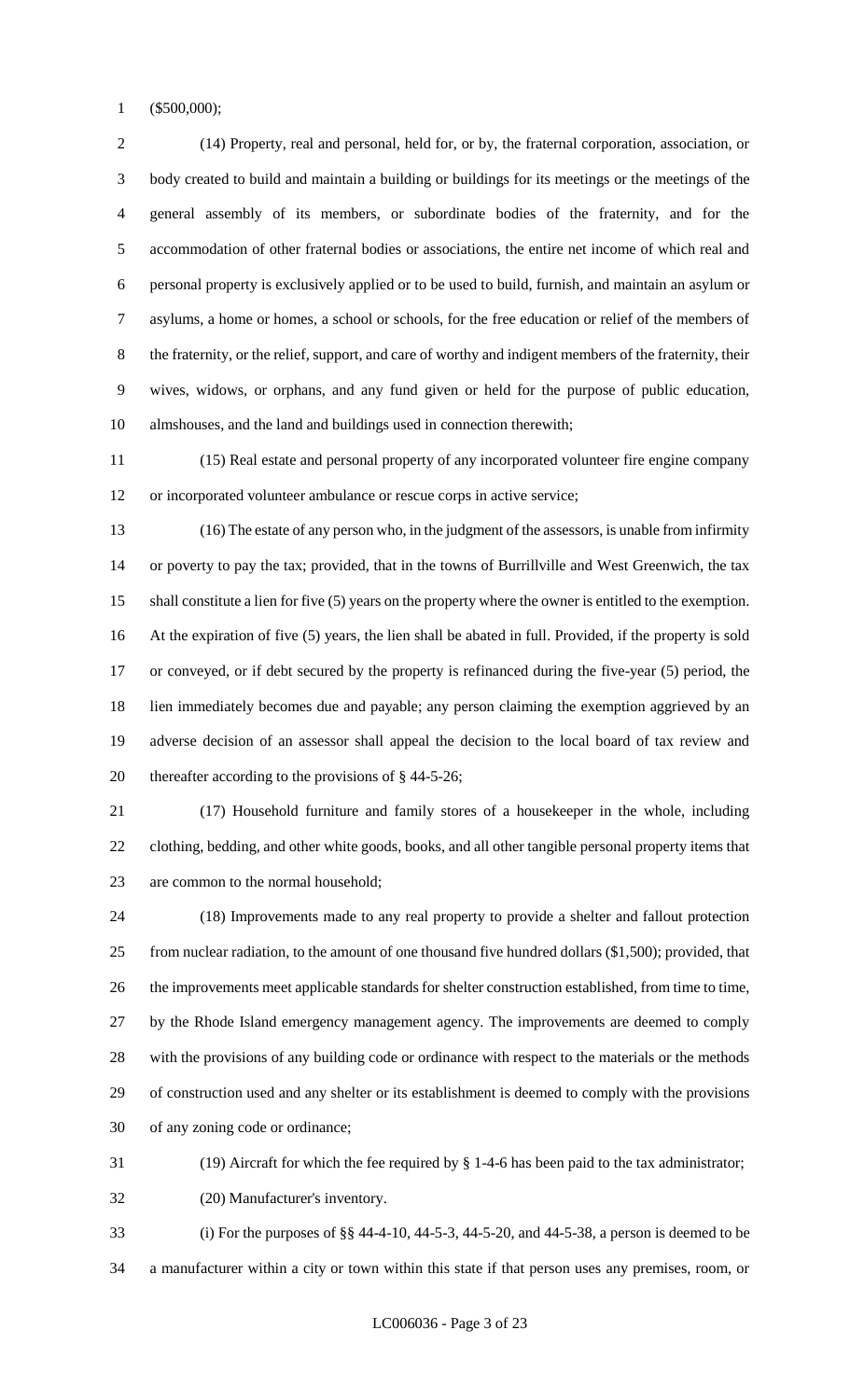place in it primarily for the purpose of transforming raw materials into a finished product for trade through any or all of the following operations: adapting, altering, finishing, making, and ornamenting; provided, that public utilities; non-regulated power producers commencing commercial operation by selling electricity at retail or taking title to generating facilities on or after July 1, 1997; building and construction contractors; warehousing operations, including distribution bases or outlets of out-of-state manufacturers; and fabricating processes incidental to warehousing or distribution of raw materials, such as alteration of stock for the convenience of a customer; are excluded from this definition;

 (ii) For the purposes of this section and §§ 44-4-10 and 44-5-38, the term "manufacturer's inventory," or any similar term, means and includes the manufacturer's raw materials, the manufacturer's work in process, and finished products manufactured by the manufacturer in this state, and not sold, leased, or traded by the manufacturer or its title or right to possession divested; provided, that the term does not include any finished products held by the manufacturer in any retail store or other similar selling place operated by the manufacturer whether or not the retail establishment is located in the same building in which the manufacturer operates the manufacturing plant;

 (iii) For the purpose of § 44-11-2, a "manufacturer" is a person whose principal business in this state consists of transforming raw materials into a finished product for trade through any or all of the operations described in paragraph (i) of this subdivision. A person will be deemed to be principally engaged if the gross receipts that person derived from the manufacturing operations in this state during the calendar year or fiscal year mentioned in § 44-11-1 amounted to more than fifty percent (50%) of the total gross receipts that person derived from all the business activities in which that person engaged in this state during the taxable year. For the purpose of computing the percentage, gross receipts derived by a manufacturer from the sale, lease, or rental of finished products manufactured by the manufacturer in this state, even though the manufacturer's store or other selling place may be at a different location from the location of the manufacturer's manufacturing plant in this state, are deemed to have been derived from manufacturing;

 (iv) Within the meaning of the preceding paragraphs of this subdivision, the term "manufacturer" also includes persons who are principally engaged in any of the general activities coded and listed as establishments engaged in manufacturing in the Standard Industrial Classification Manual prepared by the Technical Committee on Industrial Classification, Office of Statistical Standards, Executive Office of the President, United States Bureau of the Budget, as revised from time to time, but eliminating as manufacturers those persons, who, because of their limited type of manufacturing activities, are classified in the manual as falling within the trade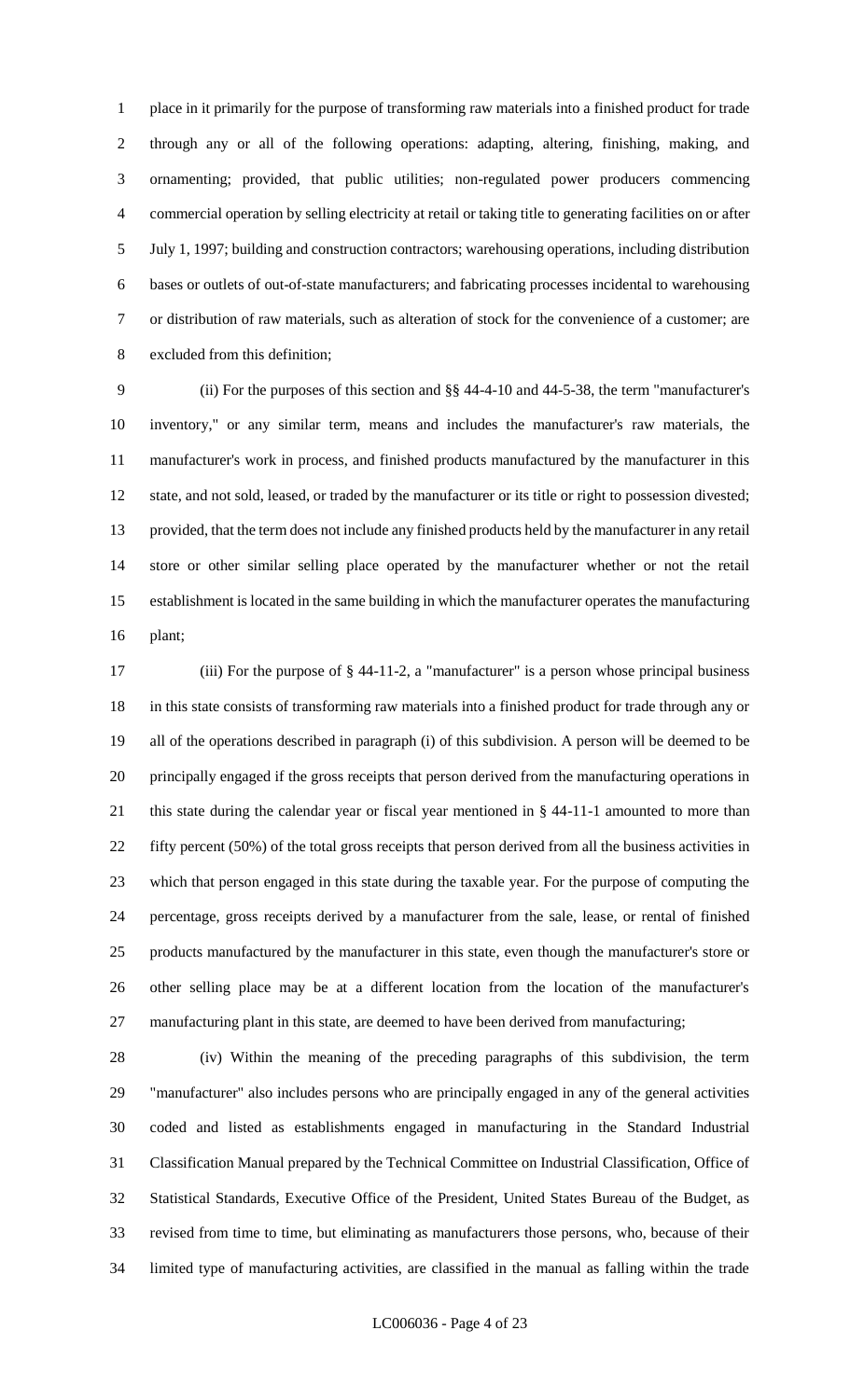rather than an industrial classification of manufacturers. Among those thus eliminated, and accordingly also excluded as manufacturers within the meaning of this paragraph, are persons primarily engaged in selling, to the general public, products produced on the premises from which they are sold, such as neighborhood bakeries, candy stores, ice cream parlors, shade shops, and custom tailors, except, that a person who manufactures bakery products for sale primarily for home delivery, or through one or more non-baking retail outlets, and whether or not retail outlets are operated by the person, is a manufacturer within the meaning of this paragraph;

 (v) The term "Person" means and includes, as appropriate, a person, partnership, or corporation; and

 (vi) The department of revenue shall provide to the local assessors any assistance that is necessary in determining the proper application of the definitions in this subdivision;

 (21) Real and tangible personal property acquired to provide a treatment facility used primarily to control the pollution or contamination of the waters or the air of the state, as defined in chapter 12 of title 46 and chapter 25 of title 23, respectively, the facility having been constructed, reconstructed, erected, installed, or acquired in furtherance of federal or state requirements or standards for the control of water or air pollution or contamination, and certified as approved in an 17 order entered by the director of environmental management. The property is exempt as long as it is operated properly in compliance with the order of approval of the director of environmental management; provided, that any grant of the exemption by the director of environmental management in excess of ten (10) years is approved by the city or town in which the property is situated. This provision applies only to water and air pollution control properties and facilities installed for the treatment of waste waters and air contaminants resulting from industrial processing; furthermore, it applies only to water or air pollution control properties and facilities placed in operation for the first time after April 13, 1970;

 (22) Manufacturing machinery and equipment acquired or used by a manufacturer after December 31, 1974. Manufacturing machinery and equipment is defined as:

 (i) Machinery and equipment used exclusively in the actual manufacture or conversion of raw materials or goods in the process of manufacture by a manufacturer, as defined in subdivision (20), and machinery, fixtures, and equipment used exclusively by a manufacturer for research and development or for quality assurance of its manufactured products;

 (ii) Machinery and equipment that is partially used in the actual manufacture or conversion of raw materials or goods in process of manufacture by a manufacturer, as defined in subdivision (20), and machinery, fixtures, and equipment used by a manufacturer for research and development or for quality assurance of its manufactured products, to the extent to which the machinery and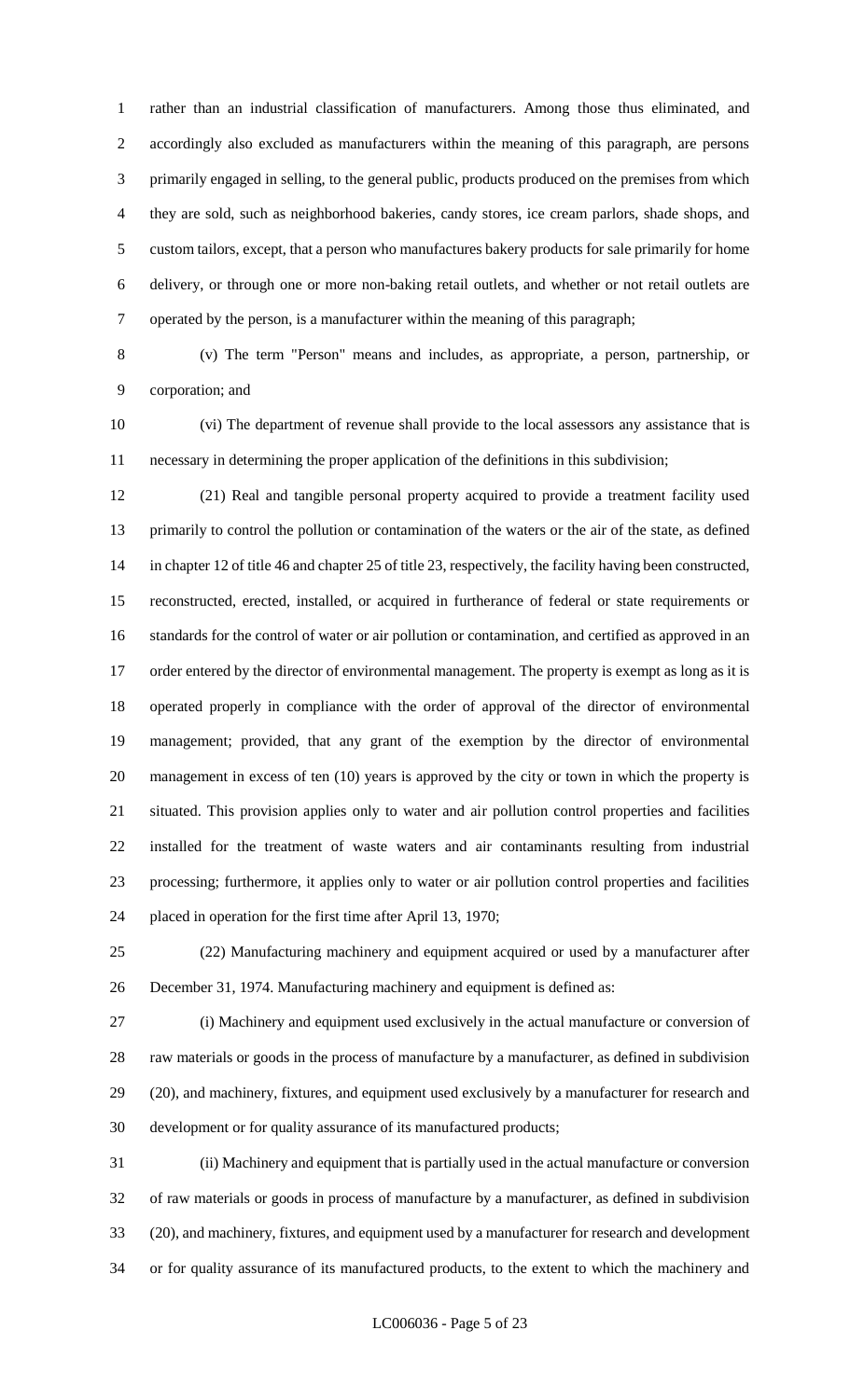equipment is used for the manufacturing processes, research and development, or quality assurance. In the instances where machinery and equipment is used in both manufacturing and/or research and development and/or quality assurance activities and non-manufacturing activities, the assessment on machinery and equipment is prorated by applying the percentage of usage of the equipment for the manufacturing, research and development, and quality-assurance activity to the value of the machinery and equipment for purposes of taxation, and the portion of the value used for manufacturing, research and development, and quality assurance is exempt from taxation. The burden of demonstrating this percentage usage of machinery and equipment for manufacturing and for research and development and/or quality assurance of its manufactured products rests with the manufacturer; and

 (iii) Machinery and equipment described in §§ 44-18-30(7) and 44-18-30(22) that was purchased after July 1, 1997; provided that the city or town council of the city or town in which the machinery and equipment is located adopts an ordinance exempting the machinery and equipment from taxation. For purposes of this subsection, city councils and town councils of any municipality may, by ordinance, wholly or partially exempt from taxation the machinery and equipment discussed in this subsection for the period of time established in the ordinance and may, by ordinance, establish the procedures for taxpayers to avail themselves of the benefit of any exemption permitted under this section; provided, that the ordinance does not apply to any machinery or equipment of a business, subsidiary, or any affiliated business that locates or relocates from a city or town in this state to another city or town in the state;

 (23) Precious metal bullion, meaning any elementary metal that has been put through a process of melting or refining, and that is in a state or condition that its value depends upon its content and not its form. The term does not include fabricated precious metal that has been processed or manufactured for some one or more specific and customary industrial, professional, or artistic uses;

 (24) Hydroelectric power-generation equipment, which includes, but is not limited to, turbines, generators, switchgear, controls, monitoring equipment, circuit breakers, transformers, protective relaying, bus bars, cables, connections, trash racks, headgates, and conduits. The hydroelectric power-generation equipment must have been purchased after July 1, 1979, and acquired or used by a person or corporation who or that owns or leases a dam and utilizes the equipment to generate hydroelectric power;

 (25) Subject to authorization by formal action of the council of any city or town, any real or personal property owned by, held in trust for, or leased to an organization incorporated under chapter 6 of title 7, as amended, or an organization meeting the definition of "charitable trust" set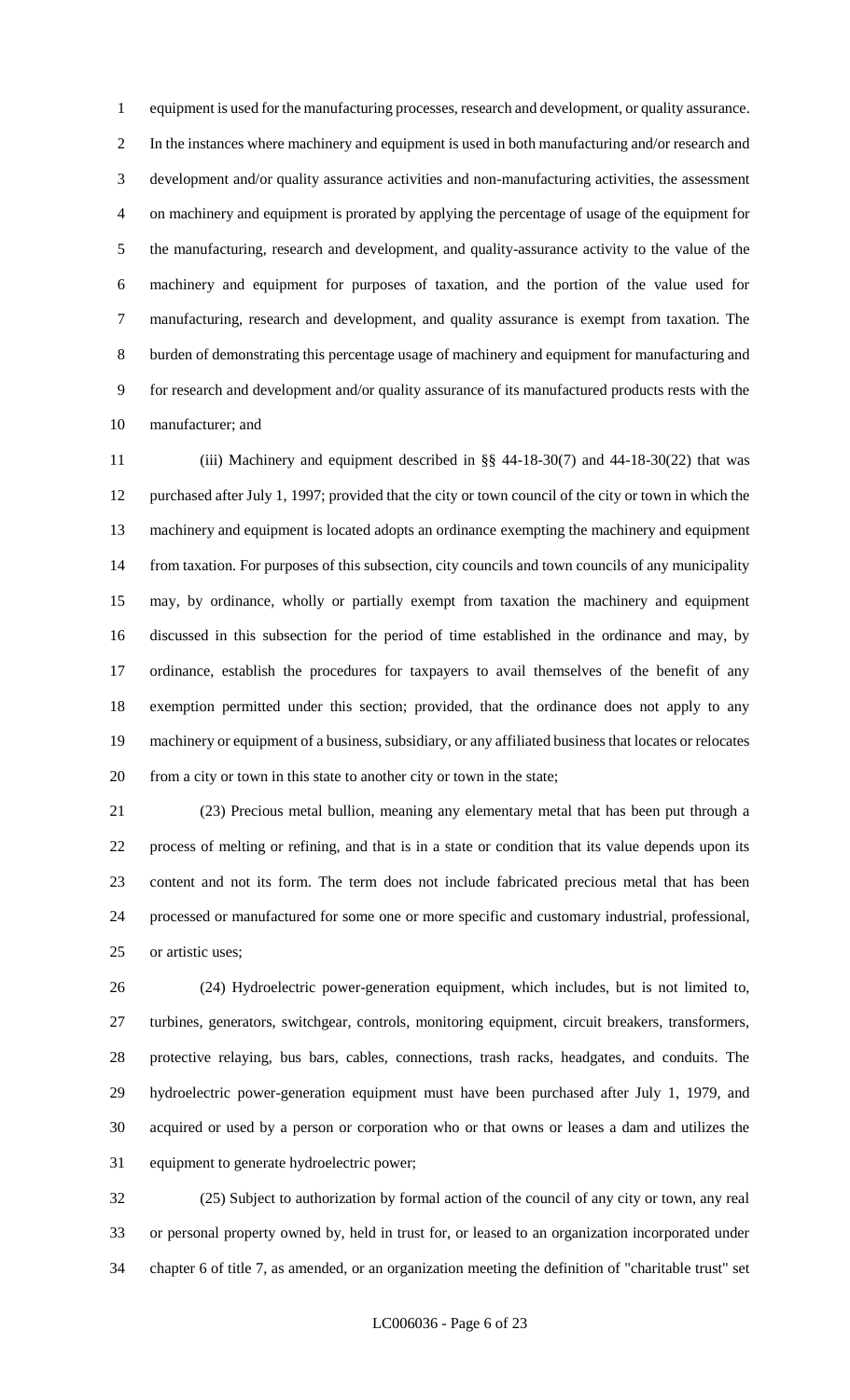out in § 18-9-4, as amended, or an organization incorporated under the not-for-profits statutes of another state or the District of Columbia, the purpose of which is the conserving of open space, as that term is defined in chapter 36 of title 45, as amended, provided the property is used exclusively for the purposes of the organization;

 (26) Tangible personal property, the primary function of which is the recycling, reuse, or recovery of materials (other than precious metals, as defined in § 44-18-30(24)(ii) and (iii)), from, or the treatment of "hazardous wastes," as defined in § 23-19.1-4, where the "hazardous wastes" are generated primarily by the same taxpayer and where the personal property is located at, in, or adjacent to a generating facility of the taxpayer. The taxpayer may, but need not, procure an order from the director of the department of environmental management certifying that the tangible personal property has this function, which order effects a conclusive presumption that the tangible personal property qualifies for the exemption under this subdivision. If any information relating to secret processes or methods of manufacture, production, or treatment is disclosed to the department of environmental management only to procure an order, and is a "trade secret" as defined in § 28- 21-10(b), it shall not be open to public inspection or publicly disclosed unless disclosure is otherwise required under chapter 21 of title 28 or chapter 24.4 of title 23;

 (27) Motorboats as defined in § 46-22-2 for which the annual fee required in § 46-22-4 has been paid;

 (28) Real and personal property of the Providence Performing Arts Center, a non-business corporation as of December 31, 1986;

 (29) Tangible personal property owned by, and used exclusively for the purposes of, any religious organization located in the city of Cranston;

 (30) Real and personal property of the Travelers Aid Society of Rhode Island, a nonprofit corporation, the Union Mall Real Estate Corporation, and any limited partnership or limited liability company that is formed in connection with, or to facilitate the acquisition of, the Providence YMCA Building;

 (31) Real and personal property of Meeting Street Center or MSC Realty, Inc., both not- for-profit Rhode Island corporations, and any other corporation, limited partnership, or limited liability company that is formed in connection with, or to facilitate the acquisition of, the properties designated as the Meeting Street National Center of Excellence on Eddy Street in Providence, Rhode Island;

 (32) The buildings, personal property, and land upon which the buildings stand, located on Pomham Island, East Providence, currently identified as Assessor's Map 211, Block 01, Parcel 001.00, that consists of approximately twenty-one thousand three hundred (21,300) square feet and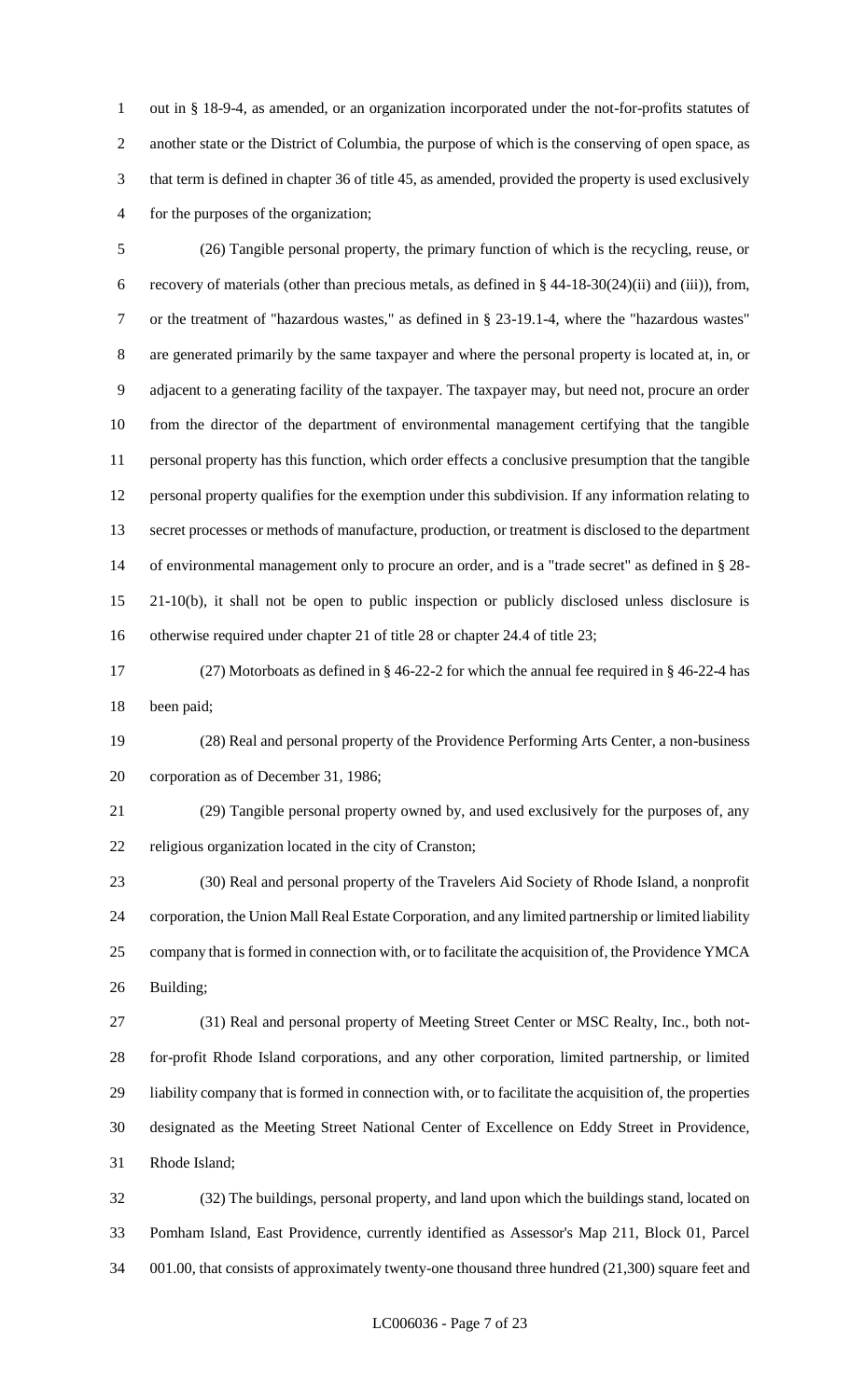is located approximately eight hundred sixty feet (860'), more or less, from the shore, and limited exclusively to these said buildings, personal estate and land, provided that said property is owned by a qualified 501(c)(3) organization, such as the American Lighthouse Foundation, and is used exclusively for a lighthouse; (33) The Stadium Theatre Performing Arts Centre building located in Monument Square, Woonsocket, Rhode Island, so long as said Stadium Theatre Performing Arts Center is owned by the Stadium Theatre Foundation, a Rhode Island nonprofit corporation;

 (34) Real and tangible personal property of St. Mary Academy -- Bay View, located in East Providence, Rhode Island;

 (35) Real and personal property of East Bay Community Action Program and its predecessor, Self Help, Inc; provided, that the organization is qualified as a tax-exempt corporation under § 501(c)(3) of the United States Internal Revenue Code;

 (36) Real and personal property located within the city of East Providence of the Columbus Club of East Providence, a Rhode Island charitable nonprofit corporation;

 (37) Real and personal property located within the city of East Providence of the Columbus Club of Barrington, a Rhode Island charitable nonprofit corporation;

 (38) Real and personal property located within the city of East Providence of Lodge 2337 BPO Elks, a Rhode Island nonprofit corporation;

 (39) Real and personal property located within the city of East Providence of the St. Andrews Lodge No. 39, a Rhode Island charitable nonprofit corporation;

 (40) Real and personal property located within the city of East Providence of the Trustees of Methodist Health and Welfare service a/k/a United Methodist Elder Care, a Rhode Island nonprofit corporation;

 (41) Real and personal property located on the first floor of 90 Leonard Avenue within the city of East Providence of the Zion Gospel Temple, Inc., a religious nonprofit corporation;

 (42) Real and personal property located within the city of East Providence of the Cape Verdean Museum Exhibit, a Rhode Island nonprofit corporation;

28 (43) The real and personal property owned by a qualified  $501(c)(3)$  organization that is affiliated and in good standing with a national, congressionally chartered organization and thereby adheres to that organization's standards and provides activities designed for recreational, educational, and character building purposes for children from ages six (6) years to seventeen (17) years;

 (44) Real and personal property of the Rhode Island Philharmonic Orchestra and Music 34 School; provided, that the organization is qualified as a tax-exempt corporation under  $\S 501(c)(3)$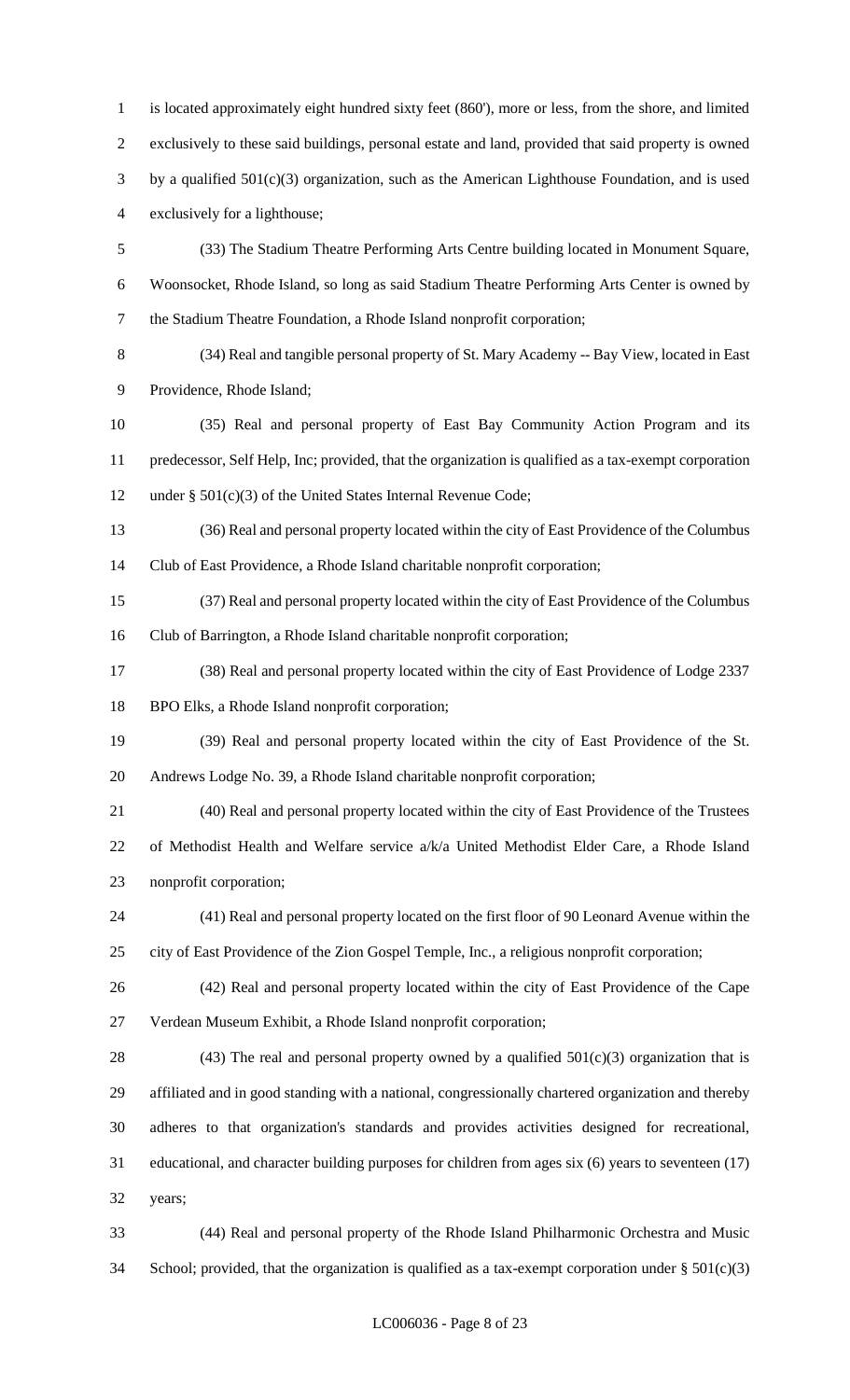of the United States Internal Revenue Code;

 (45) The real and personal property located within the town of West Warwick at 211 Cowesett Avenue, Plat 29-Lot 25, which consists of approximately twenty-eight thousand seven hundred fifty (28,750) square feet and is owned by the Station Fire Memorial Foundation of East Greenwich, a Rhode Island nonprofit corporation; (46) Real and personal property of the Comprehensive Community Action Program, a qualified tax-exempt corporation under § 501(c)(3) of the United States Internal Revenue Code; (47) Real and personal property located at 52 Plain Street, within the city of Pawtucket of the Pawtucket Youth Soccer Association, a Rhode Island nonprofit corporation; (48) Renewable energy resources, as defined in § 39-26-5, used in residential systems and associated equipment used therewith in service after December 31, 2015; (49) Renewable energy resources, as defined in § 39-26-5, if employed by a manufacturer, as defined in subsection (a) of this section, shall be exempt from taxation in accordance with subsection (a) of this section; (50) Real and personal property located at 415 Tower Hill Road within the town of North Kingstown, of South County Community Action, Inc., a qualified tax-exempt corporation under § 501(c)(3) of the United States Internal Revenue Code; (51) As an effort to promote business growth, tangible business or personal property, in whole or in part, within the town of Charlestown's community limits, subject to authorization by formal action of the town council of the town of Charlestown; (52) All real and personal property located at 1300 Frenchtown Road, within the town of East Greenwich, identified as assessor's map 027, plat 019, lot 071, and known as the New England 23 Wireless and Steam Museum, Inc., a qualified tax-exempt corporation under  $\S 501(c)(3)$  of the United States Internal Revenue Code; (53) Real and tangible personal property of Mount Saint Charles Academy located within the city of Woonsocket, specifically identified as the following assessor's plats and lots: Logee Street, plat 23, lot 62, Logee Street, plat 24, lots 304 and 305; Welles Street, plat 23, lot 310; Monroe Street, plat 23, lot 312; and Roberge Avenue, plat 24, lot 47; (54) Real and tangible personal property of Steere House, a Rhode Island nonprofit corporation, located in Providence, Rhode Island; (55) Real and personal property located within the town of West Warwick of Tides Family Services, Inc., a Rhode Island nonprofit corporation; (56) Real and personal property of Tides Family Services, Inc., a Rhode Island nonprofit corporation, located in the city of Pawtucket at 242 Dexter Street, plat 44, lot 444;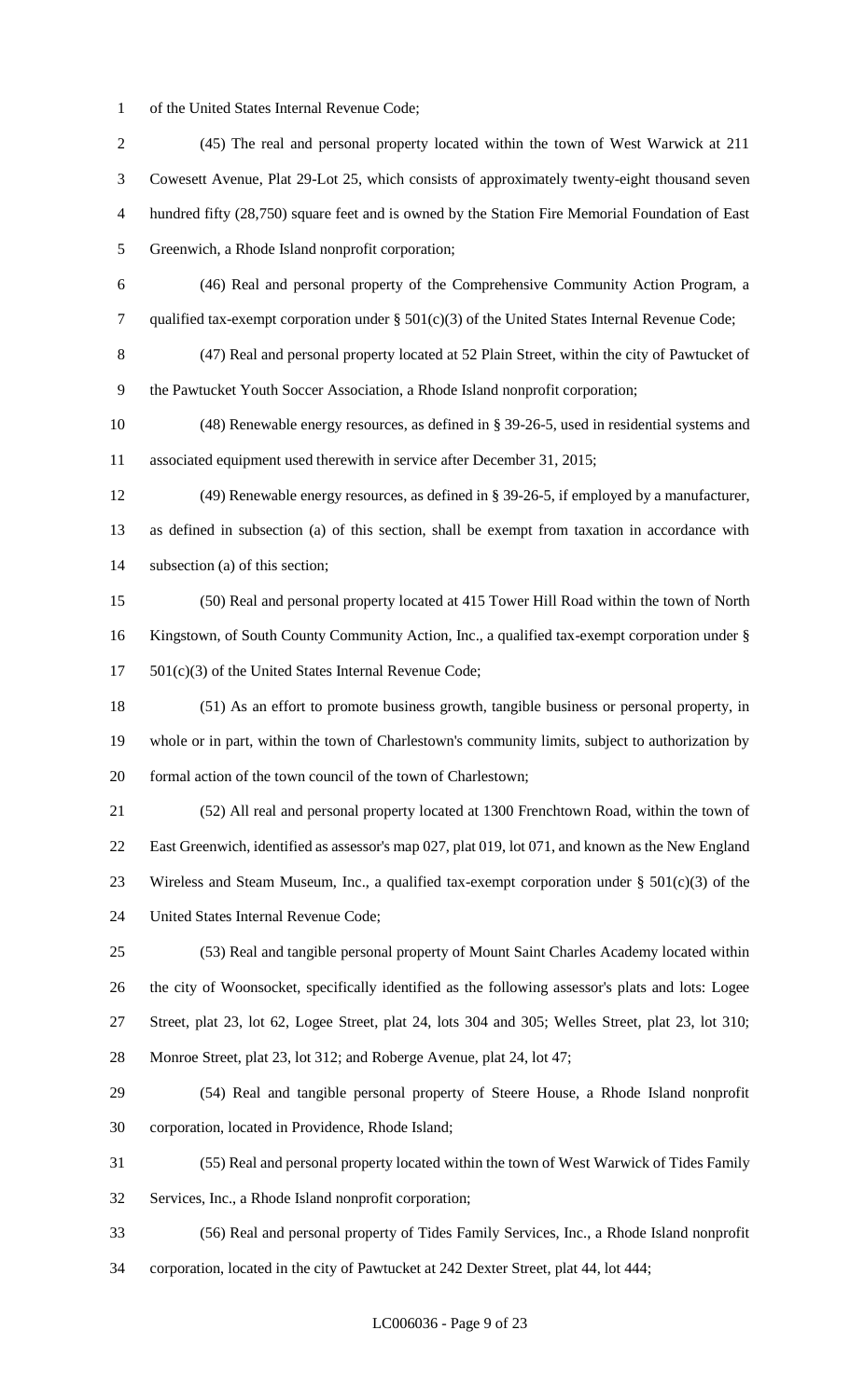- (57) Real and personal property located within the town of Middletown of Lucy's Hearth, a Rhode Island nonprofit corporation; (58) Real and tangible personal property of Habitat for Humanity of Rhode Island--Greater Providence, Inc., a Rhode Island nonprofit corporation, located in Providence, Rhode Island; (59) Real and personal property of the Artic Playhouse, a Rhode Island nonprofit corporation, located in the town of West Warwick at 1249 Main Street; (60) Real and personal property located at 321 Main Street, within the town of South Kingstown, of the Contemporary Theatre Company, a qualified, tax-exempt corporation under § 501(c)(3) of the United States Internal Revenue Code; (61) Real and personal property of The Samaritans, Inc., a Rhode Island nonprofit § 501(c)(3) corporation located at 67 Park Place, Pawtucket, Rhode Island, to the extent the city council of Pawtucket may from time to time determine; (62) Real and personal property of North Kingstown, Exeter Animal Protection League, Inc., dba "Pet Refuge," 500 Stony Lane, a Rhode Island nonprofit corporation, located in North Kingstown, Rhode Island; (63) Real and personal property located within the city of East Providence of Foster Forward (formerly the Rhode Island Foster Parents Association), a Rhode Island charitable nonprofit corporation; (64) Real and personal property located at 54 Kelly Avenue within the town of East Providence, of the Associated Radio Amateurs of Southern New England, a Rhode Island nonprofit corporation; (65) Real and tangible personal property of Providence Country Day School, a Rhode Island nonprofit corporation, located in East Providence, Rhode Island and further identified as plat 406, block 6, lot 6, and plat 506, block 1, lot 8; (66) As an effort to promote business growth, tangible business or personal property, in whole or in part, within the town of Bristol's community limits, subject to authorization by formal action of the town council of the town of Bristol; (67) Real and tangible personal property of the Heritage Harbor Foundation, a Rhode Island nonprofit corporation, located at 1445 Wampanoag Trail, Suites 103 and 201, within the city of East Providence; (68) Real property of Ocean State Community Wellness, Inc., a qualified tax-exempt corporation under § 501(c)(3) of the United States Internal Revenue Code, located in North Kingstown, Rhode Island, with a physical address of 7450 Post Road, and further identified as plat
- 108, lot 83;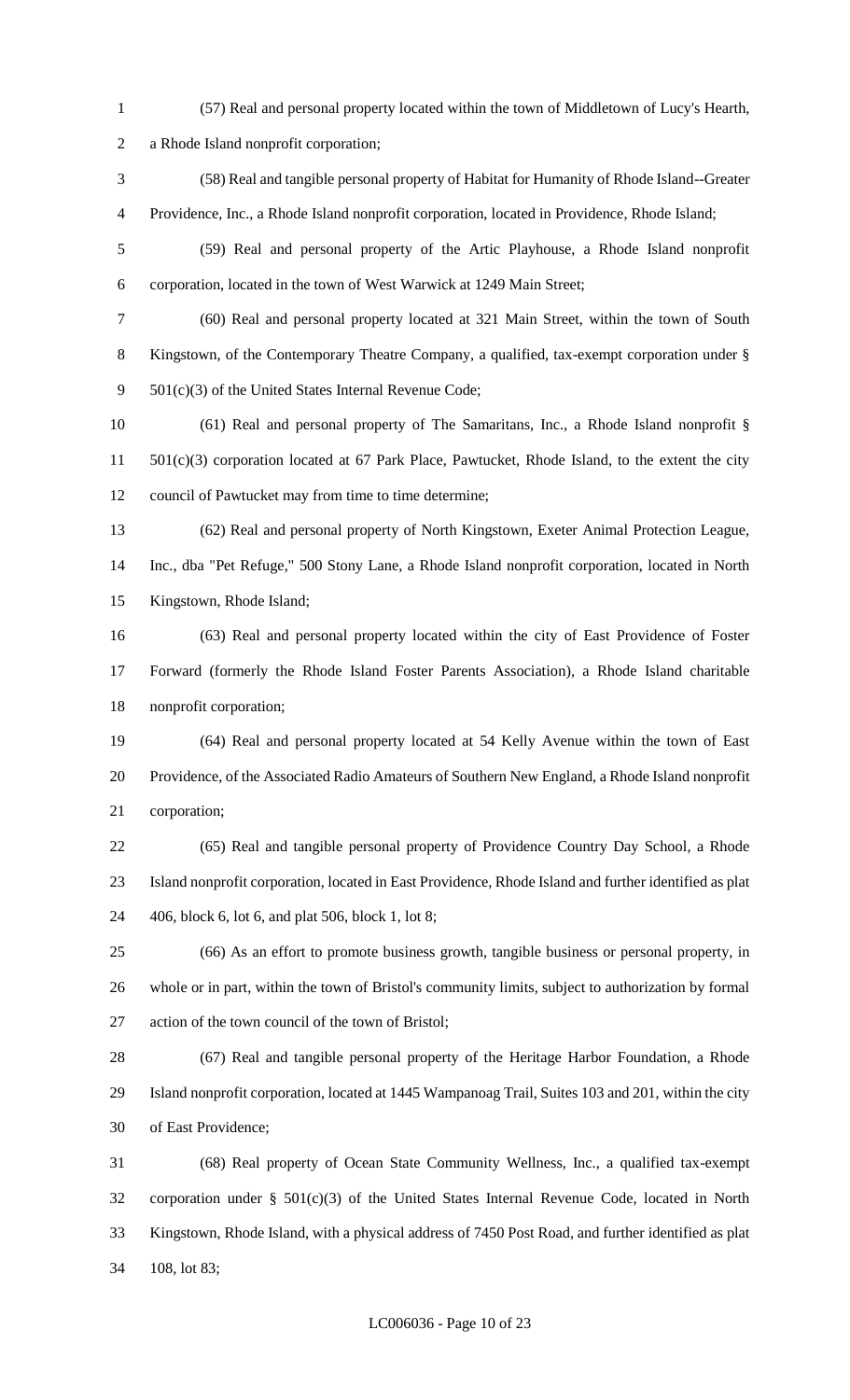(69) Real and tangible personal property of St. John Baptist De La Salle Institute, d/b/a La Salle Academy, a Rhode Island domestic nonprofit corporation, located in Providence, Rhode Island denominated at the time this subsection was adopted as Plat 83 Lot 276 by the tax assessor for the city of Providence comprising approximately 26.08 acres of land along with all buildings 5 and improvements that have been or may be made; and

 (70) Real and tangible personal property of The Providence Community Health Centers, 7 Inc., a Rhode Island domestic nonprofit corporation, located in Providence, Rhode Island; and

 (71) Real and tangible personal property of Cape Verdean Museum Exhibit, a Rhode Island 9 domestic nonprofit corporation, located at 617 Prospect Street, within the city of Pawtucket on Assessors' Plat 37, Lot 434.

 (b) Except as provided below, when a city or town taxes a for-profit hospital facility, the value of its real property shall be the value determined by the most recent full revaluation or statistical property update performed by the city or town; provided, however, in the year a nonprofit hospital facility converts to or otherwise becomes a for-profit hospital facility, or a for-profit hospital facility is initially established, the value of the real property and personal property of the for-profit hospital facility shall be determined by a valuation performed by the assessor for the purpose of determining an initial assessed value of real and personal property, not previously taxed 18 by the city or town, as of the most recent date of assessment pursuant to § 44-5-1, subject to a right of appeal by the for-profit hospital facility which shall be made to the city or town tax assessor with a direct appeal from an adverse decision to the Rhode Island superior court business calendar.

 A "for-profit hospital facility" includes all real and personal property affiliated with any hospital as identified in an application filed pursuant to chapter 17 or 17.14 of title 23. Notwithstanding the above, a city or town may enter into a stabilization agreement with a for-profit hospital facility under § 44-3-9 or other laws specific to the particular city or town relating to stabilization agreements. In a year in which a nonprofit hospital facility converts to, or otherwise becomes, a for-profit hospital facility, or a for-profit hospital facility is otherwise established, in that year only the amount levied by the city or town and/or the amount payable under the stabilization agreement for that year related to the for-profit hospital facility shall not be counted towards determining the maximum tax levy permitted under § 44-5-2.

#### **44-3-3. Property exempt. [Effective January 1, 2022.]**

- (a) The following property is exempt from taxation:
- (1) Property belonging to the state, except as provided in § 44-4-4.1;
- (2) Lands ceded or belonging to the United States;
- (3) Bonds and other securities issued and exempted from taxation by the government of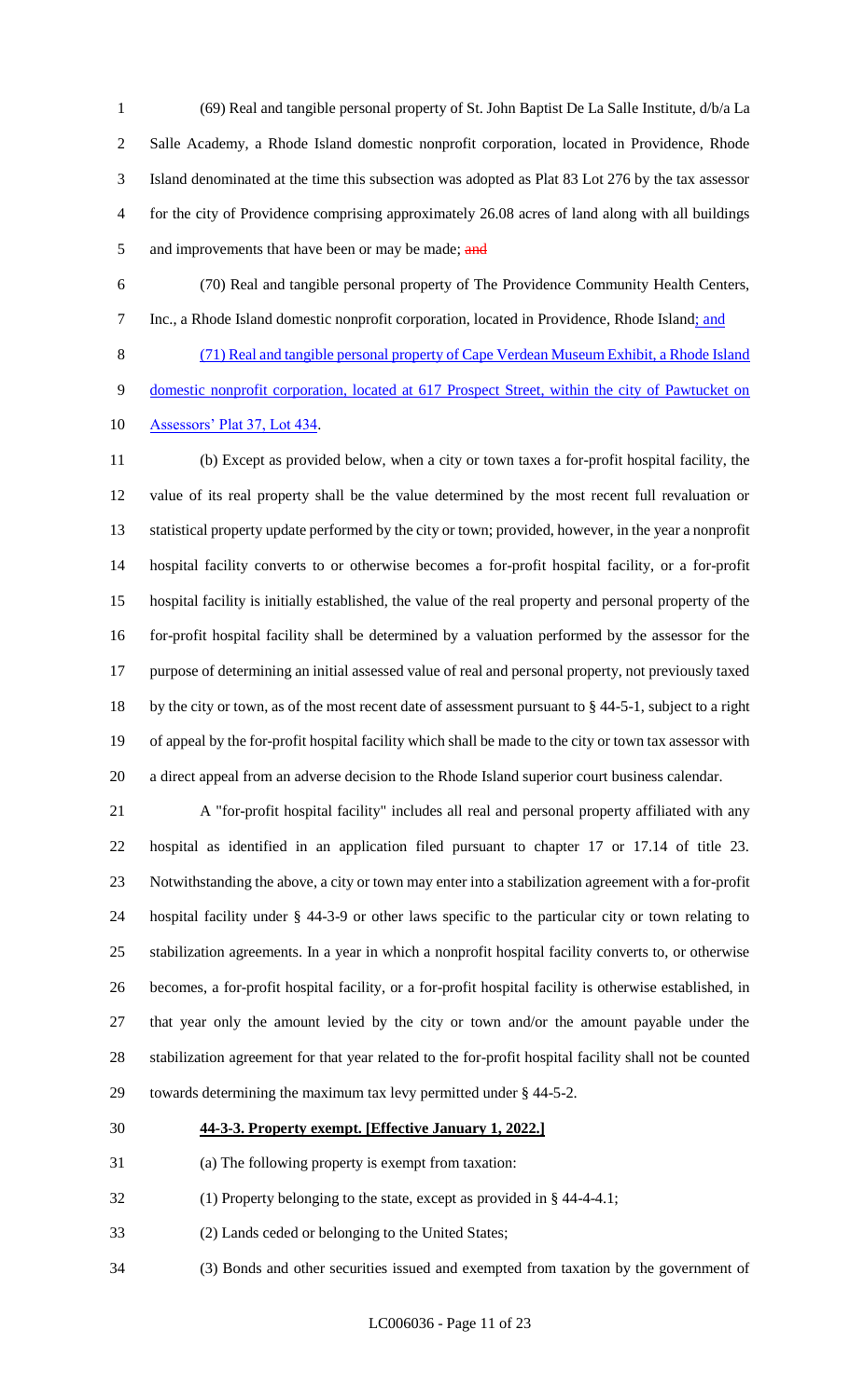the United States or of this state;

 (4) Real estate, used exclusively for military purposes, owned by chartered or incorporated organizations approved by the adjutant general and composed of members of the national guard, the naval militia, or the independent, chartered-military organizations;

 (5) Buildings for free public schools, buildings for religious worship, and the land upon which they stand and immediately surrounding them, to an extent not exceeding five (5) acres so far as the buildings and land are occupied and used exclusively for religious or educational purposes;

 (6) Dwellings houses and the land on which they stand, not exceeding one acre in size, or the minimum lot size for zone in which the dwelling house is located, whichever is the greater, owned by, or held in trust for, any religious organization and actually used by its officiating clergy; provided, further, that in the town of Charlestown, where the property previously described in this paragraph is exempt in total, along with dwelling houses and the land on which they stand in Charlestown, not exceeding one acre in size, or the minimum lot size for zone in which the dwelling house is located, whichever is the greater, owned by, or held in trust for, any religious organization and actually used by its officiating clergy, or used as a convent, nunnery, or retreat center by its religious order;

 (7) Intangible personal property owned by, or held in trust for, any religious or charitable organization, if the principal or income is used or appropriated for religious or charitable purposes; (8) Buildings and personal estate owned by any corporation used for a school, academy, or seminary of learning, and of any incorporated public charitable institution, and the land upon which the buildings stand and immediately surrounding them to an extent not exceeding one acre, so far as they are used exclusively for educational purposes, but no property or estate whatever is hereafter exempt from taxation in any case where any part of its income or profits, or of the business carried on there, is divided among its owners or stockholders; provided, however, that unless any private nonprofit corporation organized as a college or university located in the town of Smithfield reaches a memorandum of agreement with the town of Smithfield, the town of Smithfield shall bill the actual costs for police, fire, and rescue services supplied, unless otherwise reimbursed, to said corporation commencing March 1, 2014;

 (9) Estates, persons, and families of the president and professors for the time being of Brown University for not more than ten thousand dollars (\$10,000) for each officer, the officer's estate, person, and family included, but only to the extent that any person had claimed and utilized the exemption prior to, and for a period ending, either on or after December 31, 1996;

(10) Property especially exempt by charter unless the exemption has been waived in whole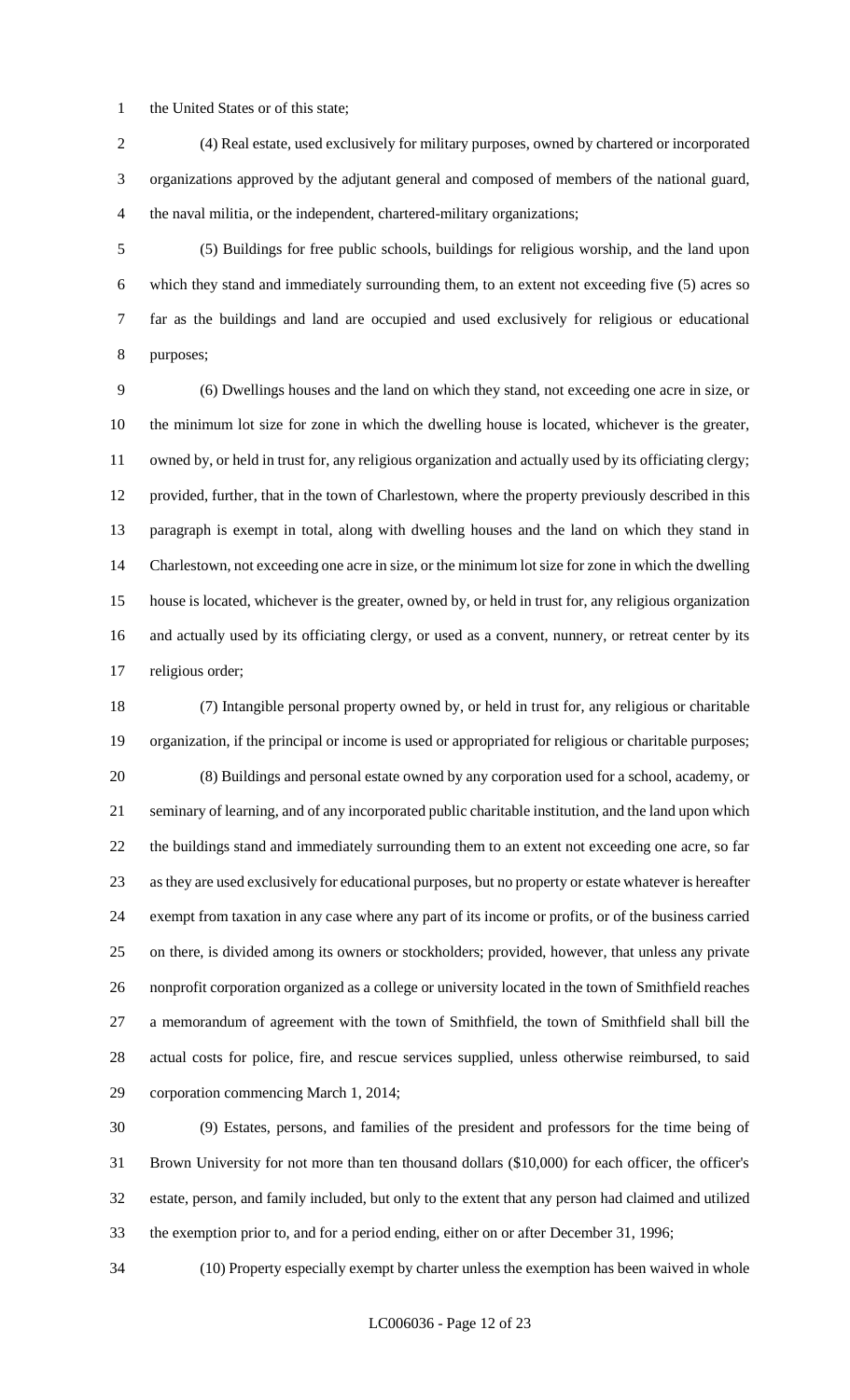or in part;

(11) Lots of land exclusively for burial grounds;

 (12) Property, real and personal, held for, or by, an incorporated library, society, or any free public library, or any free public library society, so far as the property is held exclusively for library purposes, or for the aid or support of the aged poor, or poor friendless children, or the poor generally, or for a nonprofit hospital for the sick or disabled;

 (13) Real or personal estate belonging to, or held in trust for, the benefit of incorporated organizations of veterans of any war in which the United States has been engaged, the parent body of which has been incorporated by act of Congress, to the extent of four hundred thousand dollars (\$400,000) if actually used and occupied by the association; provided, that the city council of the city of Cranston may by ordinance exempt the real or personal estate as previously described in this subdivision located within the city of Cranston to the extent of five hundred thousand dollars (\$500,000);

 (14) Property, real and personal, held for, or by, the fraternal corporation, association, or body created to build and maintain a building or buildings for its meetings or the meetings of the general assembly of its members, or subordinate bodies of the fraternity, and for the accommodation of other fraternal bodies or associations, the entire net income of which real and personal property is exclusively applied or to be used to build, furnish, and maintain an asylum or asylums, a home or homes, a school or schools, for the free education or relief of the members of the fraternity, or the relief, support, and care of worthy and indigent members of the fraternity, their wives, widows, or orphans, and any fund given or held for the purpose of public education, almshouses, and the land and buildings used in connection therewith;

 (15) Real estate and personal property of any incorporated volunteer fire engine company or incorporated volunteer ambulance or rescue corps in active service;

 (16) The estate of any person who, in the judgment of the assessors, is unable from infirmity or poverty to pay the tax; provided, that in the towns of Burrillville and West Greenwich, the tax shall constitute a lien for five (5) years on the property where the owner is entitled to the exemption. At the expiration of five (5) years, the lien shall be abated in full. Provided, if the property is sold or conveyed, or if debt secured by the property is refinanced during the five-year (5) period, the lien immediately becomes due and payable; any person claiming the exemption aggrieved by an adverse decision of an assessor shall appeal the decision to the local board of tax review and thereafter according to the provisions of § 44-5-26;

 (17) Household furniture and family stores of a housekeeper in the whole, including clothing, bedding, and other white goods, books, and all other tangible personal property items that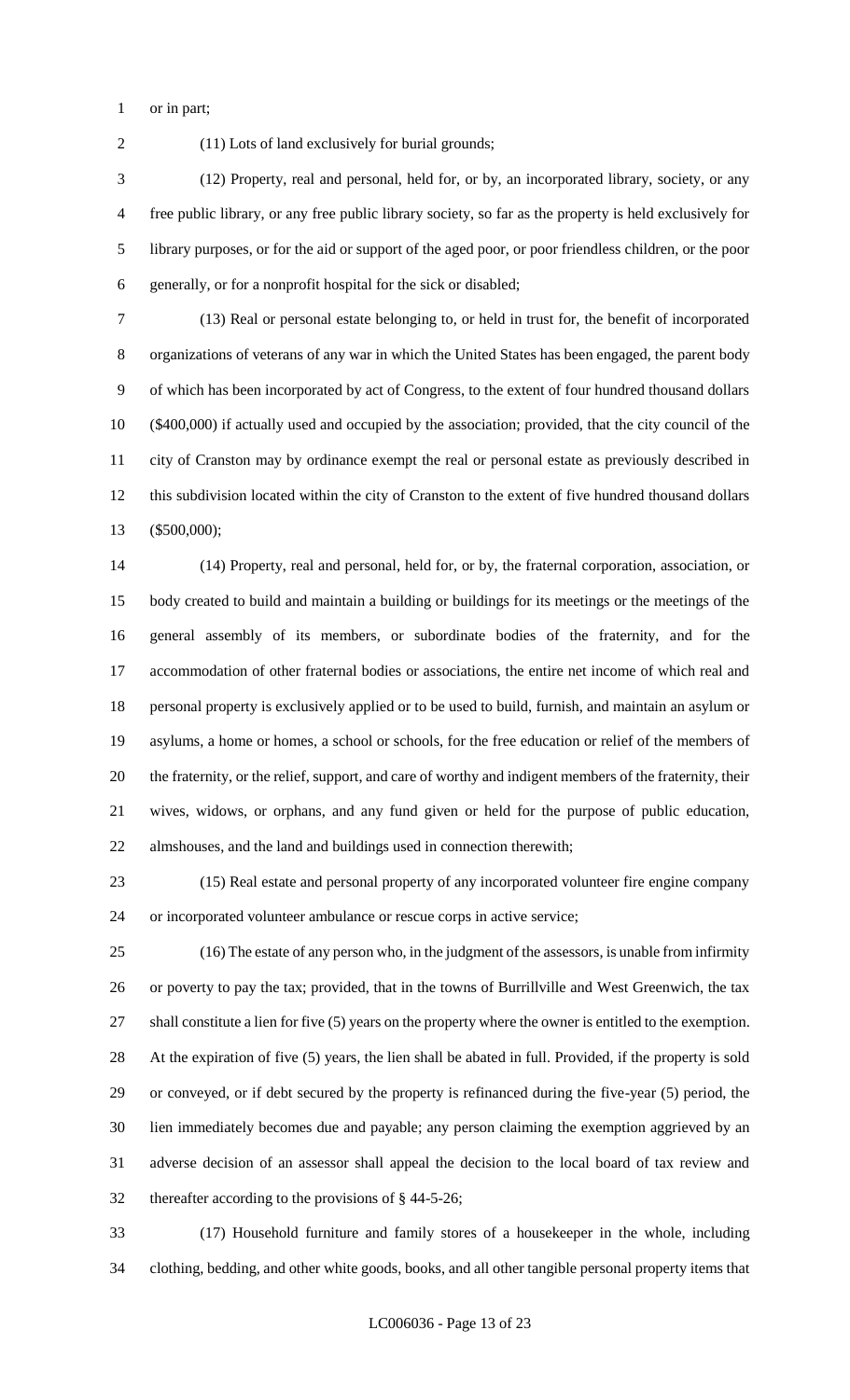are common to the normal household;

 (18) Improvements made to any real property to provide a shelter and fallout protection from nuclear radiation, to the amount of one thousand five hundred dollars (\$1,500); provided, that the improvements meet applicable standards for shelter construction established, from time to time, by the Rhode Island emergency management agency. The improvements are deemed to comply with the provisions of any building code or ordinance with respect to the materials or the methods of construction used and any shelter or its establishment is deemed to comply with the provisions of any zoning code or ordinance;

(19) Aircraft for which the fee required by § 1-4-6 has been paid to the tax administrator;

(20) Manufacturer's inventory.

 (i) For the purposes of §§ 44-4-10, 44-5-3, 44-5-20, and 44-5-38, a person is deemed to be a manufacturer within a city or town within this state if that person uses any premises, room, or place in it primarily for the purpose of transforming raw materials into a finished product for trade through any or all of the following operations: adapting, altering, finishing, making, and ornamenting; provided, that public utilities; non-regulated power producers commencing commercial operation by selling electricity at retail or taking title to generating facilities on or after July 1, 1997; building and construction contractors; warehousing operations, including distribution bases or outlets of out-of-state manufacturers; and fabricating processes incidental to warehousing or distribution of raw materials, such as alteration of stock for the convenience of a customer; are excluded from this definition;

 (ii) For the purposes of this section and §§ 44-4-10 and 44-5-38, the term "manufacturer's inventory," or any similar term, means and includes the manufacturer's raw materials, the manufacturer's work in process, and finished products manufactured by the manufacturer in this state, and not sold, leased, or traded by the manufacturer or its title or right to possession divested; provided, that the term does not include any finished products held by the manufacturer in any retail store or other similar selling place operated by the manufacturer whether or not the retail establishment is located in the same building in which the manufacturer operates the manufacturing plant;

 (iii) For the purpose of § 44-11-2, a "manufacturer" is a person whose principal business in this state consists of transforming raw materials into a finished product for trade through any or all of the operations described in paragraph (i) of this subdivision. A person will be deemed to be principally engaged if the gross receipts that person derived from the manufacturing operations in this state during the calendar year or fiscal year mentioned in § 44-11-1 amounted to more than fifty percent (50%) of the total gross receipts that person derived from all the business activities in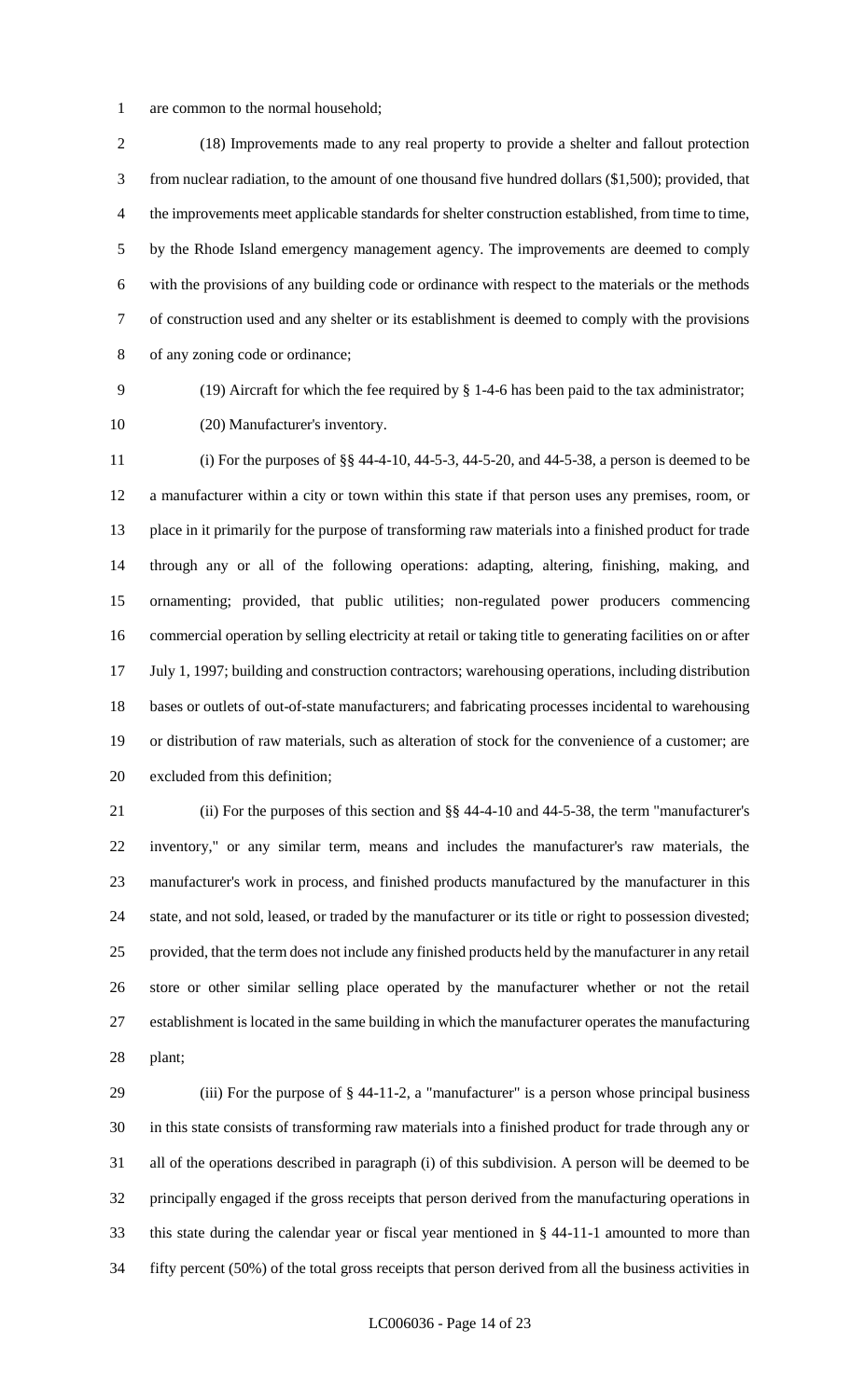which that person engaged in this state during the taxable year. For the purpose of computing the percentage, gross receipts derived by a manufacturer from the sale, lease, or rental of finished products manufactured by the manufacturer in this state, even though the manufacturer's store or other selling place may be at a different location from the location of the manufacturer's manufacturing plant in this state, are deemed to have been derived from manufacturing;

 (iv) Within the meaning of the preceding paragraphs of this subdivision, the term "manufacturer" also includes persons who are principally engaged in any of the general activities coded and listed as establishments engaged in manufacturing in the Standard Industrial Classification Manual prepared by the Technical Committee on Industrial Classification, Office of Statistical Standards, Executive Office of the President, United States Bureau of the Budget, as revised from time to time, but eliminating as manufacturers those persons, who, because of their limited type of manufacturing activities, are classified in the manual as falling within the trade rather than an industrial classification of manufacturers. Among those thus eliminated, and accordingly also excluded as manufacturers within the meaning of this paragraph, are persons primarily engaged in selling, to the general public, products produced on the premises from which they are sold, such as neighborhood bakeries, candy stores, ice cream parlors, shade shops, and custom tailors, except, that a person who manufactures bakery products for sale primarily for home delivery, or through one or more non-baking retail outlets, and whether or not retail outlets are operated by the person, is a manufacturer within the meaning of this paragraph;

 (v) The term "Person" means and includes, as appropriate, a person, partnership, or corporation; and

 (vi) The department of revenue shall provide to the local assessors any assistance that is necessary in determining the proper application of the definitions in this subdivision;

 (21) Real and tangible personal property acquired to provide a treatment facility used primarily to control the pollution or contamination of the waters or the air of the state, as defined in chapter 12 of title 46 and chapter 25 of title 23, respectively, the facility having been constructed, reconstructed, erected, installed, or acquired in furtherance of federal or state requirements or standards for the control of water or air pollution or contamination, and certified as approved in an order entered by the director of environmental management. The property is exempt as long as it is operated properly in compliance with the order of approval of the director of environmental management; provided, that any grant of the exemption by the director of environmental management in excess of ten (10) years is approved by the city or town in which the property is situated. This provision applies only to water and air pollution control properties and facilities installed for the treatment of waste waters and air contaminants resulting from industrial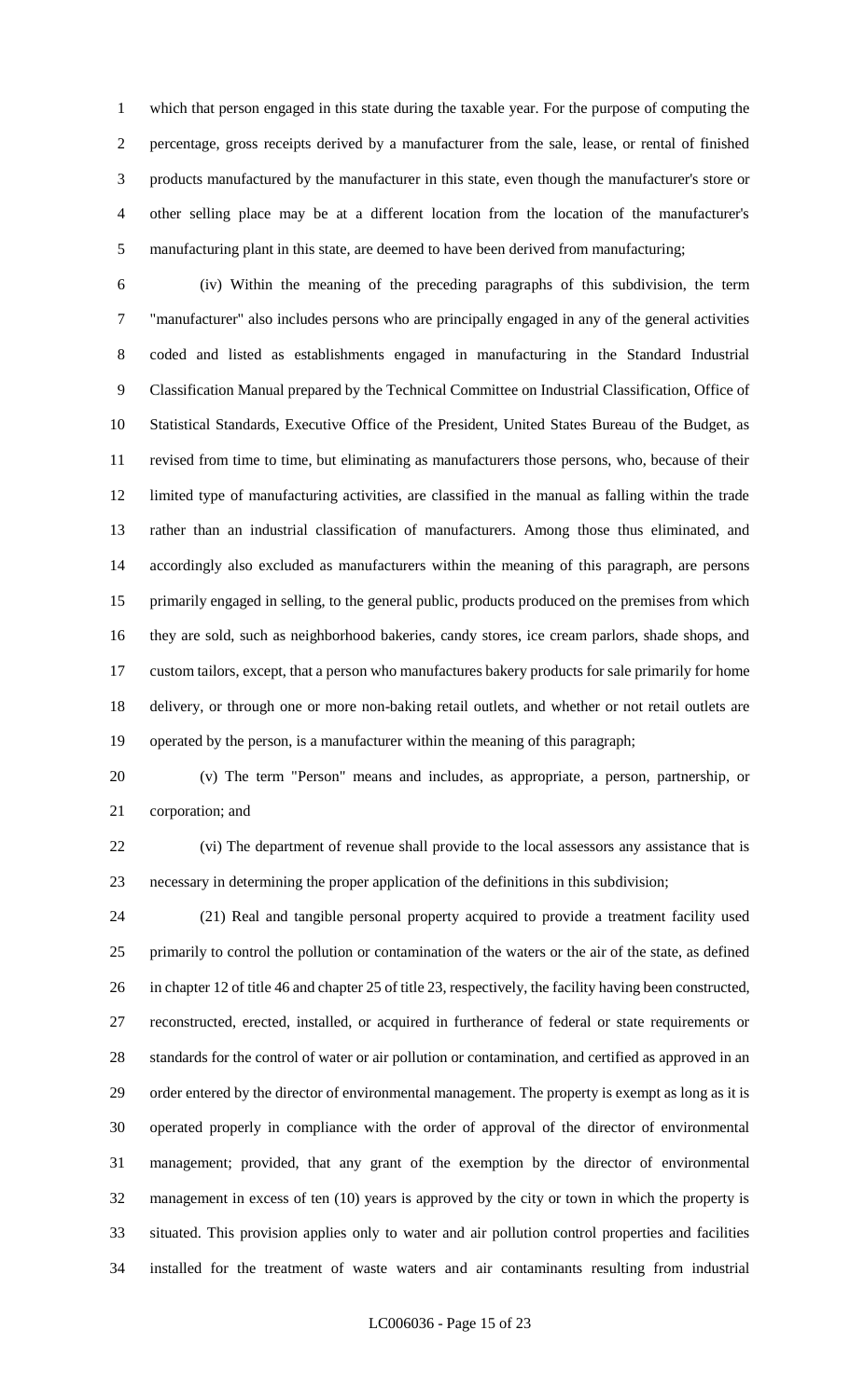processing; furthermore, it applies only to water or air pollution control properties and facilities placed in operation for the first time after April 13, 1970;

 (22) Manufacturing machinery and equipment acquired or used by a manufacturer after December 31, 1974. Manufacturing machinery and equipment is defined as:

 (i) Machinery and equipment used exclusively in the actual manufacture or conversion of raw materials or goods in the process of manufacture by a manufacturer, as defined in subdivision (20), and machinery, fixtures, and equipment used exclusively by a manufacturer for research and development or for quality assurance of its manufactured products;

 (ii) Machinery and equipment that is partially used in the actual manufacture or conversion of raw materials or goods in process of manufacture by a manufacturer, as defined in subdivision (20), and machinery, fixtures, and equipment used by a manufacturer for research and development or for quality assurance of its manufactured products, to the extent to which the machinery and equipment is used for the manufacturing processes, research and development, or quality assurance. In the instances where machinery and equipment is used in both manufacturing and/or research and development and/or quality assurance activities and non-manufacturing activities, the assessment on machinery and equipment is prorated by applying the percentage of usage of the equipment for the manufacturing, research and development, and quality-assurance activity to the value of the machinery and equipment for purposes of taxation, and the portion of the value used for manufacturing, research and development, and quality assurance is exempt from taxation. The burden of demonstrating this percentage usage of machinery and equipment for manufacturing and for research and development and/or quality assurance of its manufactured products rests with the manufacturer; and

 (iii) Machinery and equipment described in §§ 44-18-30(7) and 44-18-30(22) that was purchased after July 1, 1997; provided that the city or town council of the city or town in which the machinery and equipment is located adopts an ordinance exempting the machinery and equipment from taxation. For purposes of this subsection, city councils and town councils of any municipality may, by ordinance, wholly or partially exempt from taxation the machinery and equipment discussed in this subsection for the period of time established in the ordinance and may, by ordinance, establish the procedures for taxpayers to avail themselves of the benefit of any exemption permitted under this section; provided, that the ordinance does not apply to any machinery or equipment of a business, subsidiary, or any affiliated business that locates or relocates from a city or town in this state to another city or town in the state;

 (23) Precious metal bullion, meaning any elementary metal that has been put through a process of melting or refining, and that is in a state or condition that its value depends upon its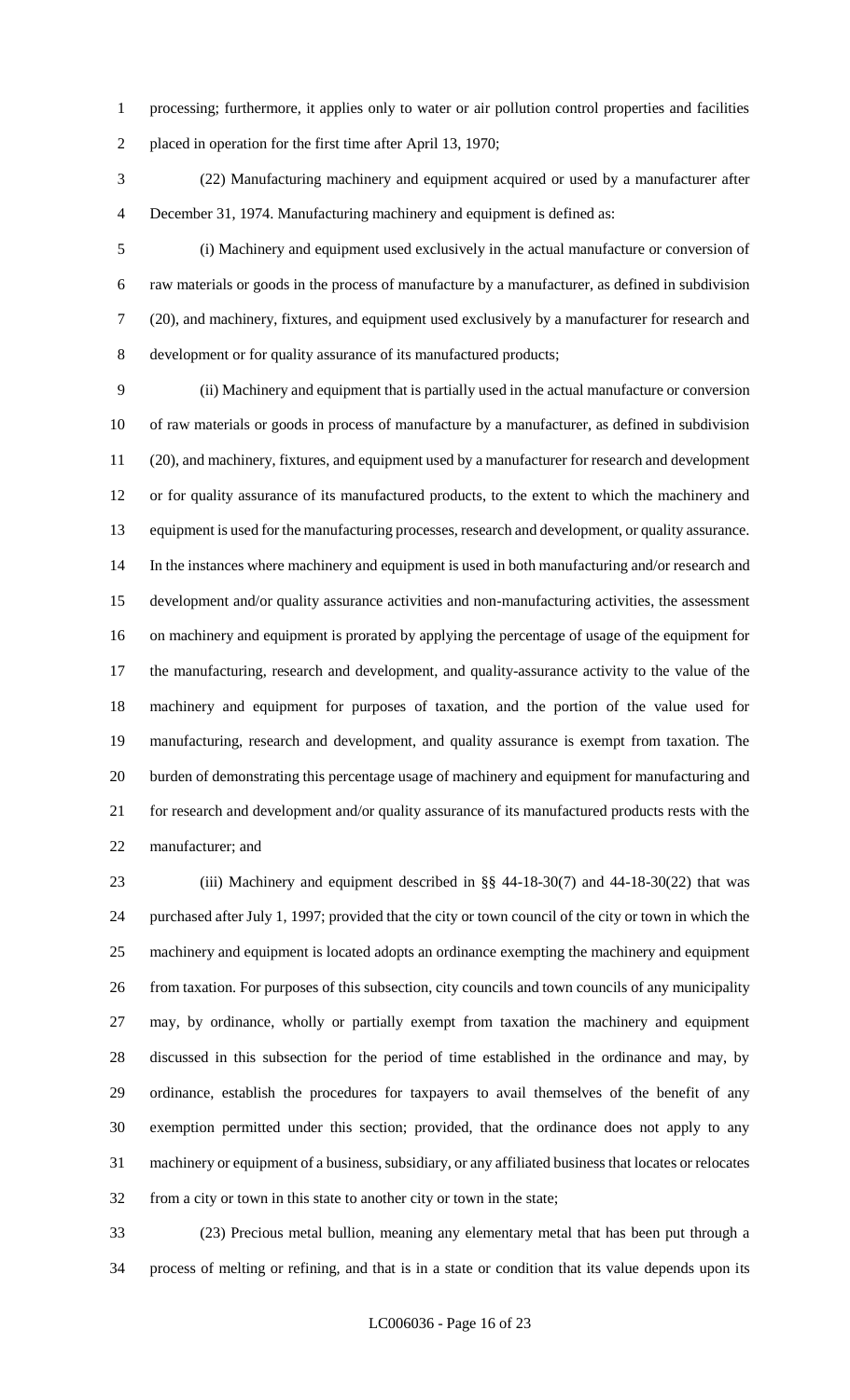content and not its form. The term does not include fabricated precious metal that has been processed or manufactured for some one or more specific and customary industrial, professional, or artistic uses;

 (24) Hydroelectric power-generation equipment, which includes, but is not limited to, turbines, generators, switchgear, controls, monitoring equipment, circuit breakers, transformers, protective relaying, bus bars, cables, connections, trash racks, headgates, and conduits. The hydroelectric power-generation equipment must have been purchased after July 1, 1979, and acquired or used by a person or corporation who or that owns or leases a dam and utilizes the equipment to generate hydroelectric power;

 (25) Subject to authorization by formal action of the council of any city or town, any real or personal property owned by, held in trust for, or leased to an organization incorporated under chapter 6 of title 7, as amended, or an organization meeting the definition of "charitable trust" set out in § 18-9-4, as amended, or an organization incorporated under the not-for-profits statutes of another state or the District of Columbia, the purpose of which is the conserving of open space, as that term is defined in chapter 36 of title 45, as amended, provided the property is used exclusively 16 for the purposes of the organization;

 (26) Tangible personal property, the primary function of which is the recycling, reuse, or recovery of materials (other than precious metals, as defined in § 44-18-30(24)(ii) and (iii)), from, or the treatment of "hazardous wastes," as defined in § 23-19.1-4, where the "hazardous wastes" are generated primarily by the same taxpayer and where the personal property is located at, in, or adjacent to a generating facility of the taxpayer. The taxpayer may, but need not, procure an order from the director of the department of environmental management certifying that the tangible personal property has this function, which order effects a conclusive presumption that the tangible personal property qualifies for the exemption under this subdivision. If any information relating to secret processes or methods of manufacture, production, or treatment is disclosed to the department of environmental management only to procure an order, and is a "trade secret" as defined in § 28- 21-10(b), it shall not be open to public inspection or publicly disclosed unless disclosure is otherwise required under chapter 21 of title 28 or chapter 24.4 of title 23;

 (27) Motorboats as defined in § 46-22-2 for which the annual fee required in § 46-22-4 has been paid;

 (28) Real and personal property of the Providence Performing Arts Center, a non-business corporation as of December 31, 1986;

 (29) Tangible personal property owned by, and used exclusively for the purposes of, any religious organization located in the city of Cranston;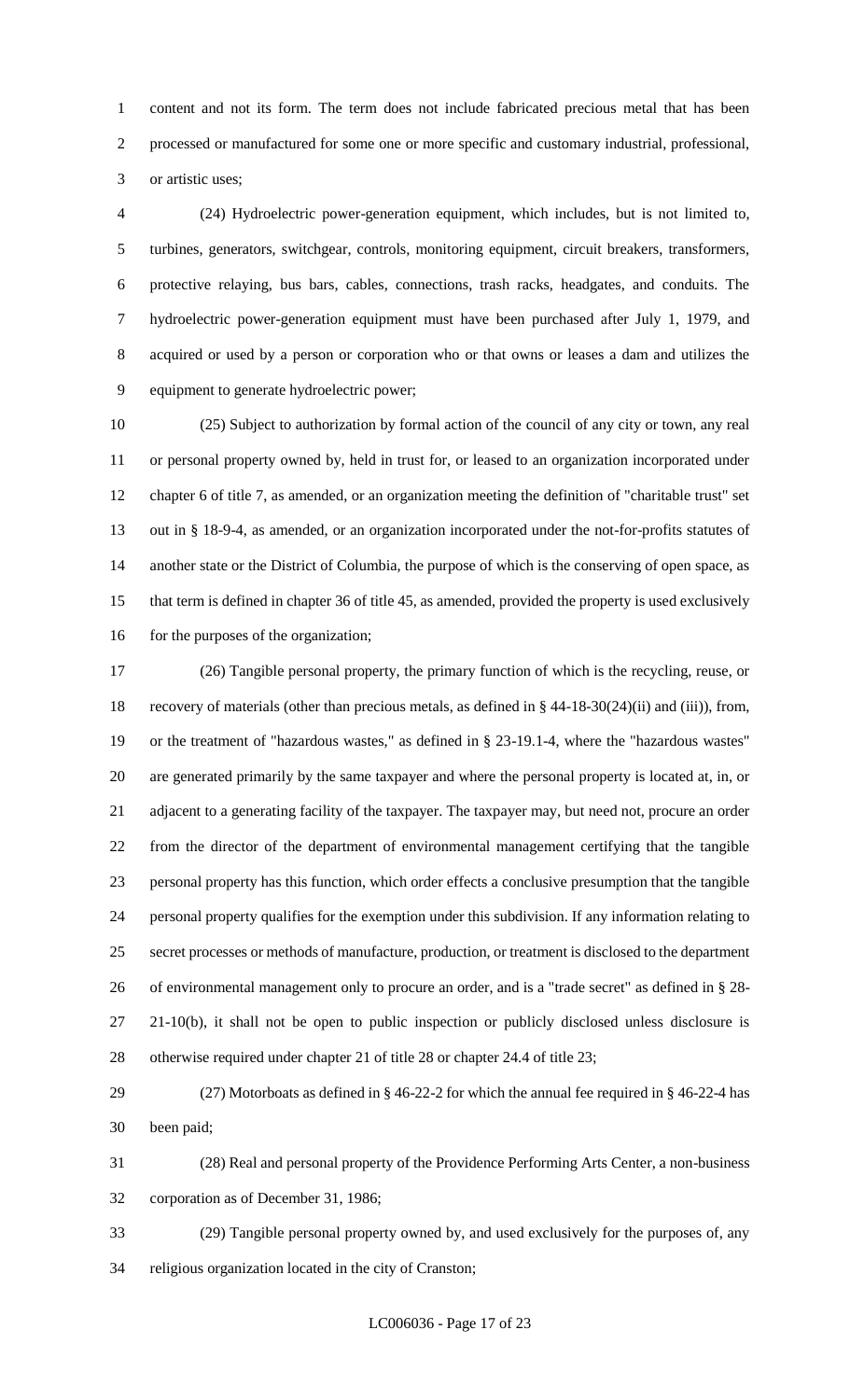(30) Real and personal property of the Travelers Aid Society of Rhode Island, a nonprofit corporation, the Union Mall Real Estate Corporation, and any limited partnership or limited liability company that is formed in connection with, or to facilitate the acquisition of, the Providence YMCA Building;

 (31) Real and personal property of Meeting Street Center or MSC Realty, Inc., both not- for-profit Rhode Island corporations, and any other corporation, limited partnership, or limited liability company that is formed in connection with, or to facilitate the acquisition of, the properties designated as the Meeting Street National Center of Excellence on Eddy Street in Providence, Rhode Island;

 (32) The buildings, personal property, and land upon which the buildings stand, located on Pomham Island, East Providence, currently identified as Assessor's Map 211, Block 01, Parcel 12 001.00, that consists of approximately twenty-one thousand three hundred (21,300) square feet and is located approximately eight hundred sixty feet (860'), more or less, from the shore, and limited exclusively to these said buildings, personal estate and land, provided that said property is owned 15 by a qualified  $501(c)(3)$  organization, such as the American Lighthouse Foundation, and is used exclusively for a lighthouse;

 (33) The Stadium Theatre Performing Arts Centre building located in Monument Square, Woonsocket, Rhode Island, so long as said Stadium Theatre Performing Arts Center is owned by the Stadium Theatre Foundation, a Rhode Island nonprofit corporation;

 (34) Real and tangible personal property of St. Mary Academy -- Bay View, located in East Providence, Rhode Island;

 (35) Real and personal property of East Bay Community Action Program and its predecessor, Self Help, Inc; provided, that the organization is qualified as a tax-exempt corporation under § 501(c)(3) of the United States Internal Revenue Code;

 (36) Real and personal property located within the city of East Providence of the Columbus Club of East Providence, a Rhode Island charitable nonprofit corporation;

(37) Real and personal property located within the city of East Providence of the Columbus

- Club of Barrington, a Rhode Island charitable nonprofit corporation;
- (38) Real and personal property located within the city of East Providence of Lodge 2337
- BPO Elks, a Rhode Island nonprofit corporation;
- (39) Real and personal property located within the city of East Providence of the St.
- Andrews Lodge No. 39, a Rhode Island charitable nonprofit corporation;

 (40) Real and personal property located within the city of East Providence of the Trustees of Methodist Health and Welfare service a/k/a United Methodist Elder Care, a Rhode Island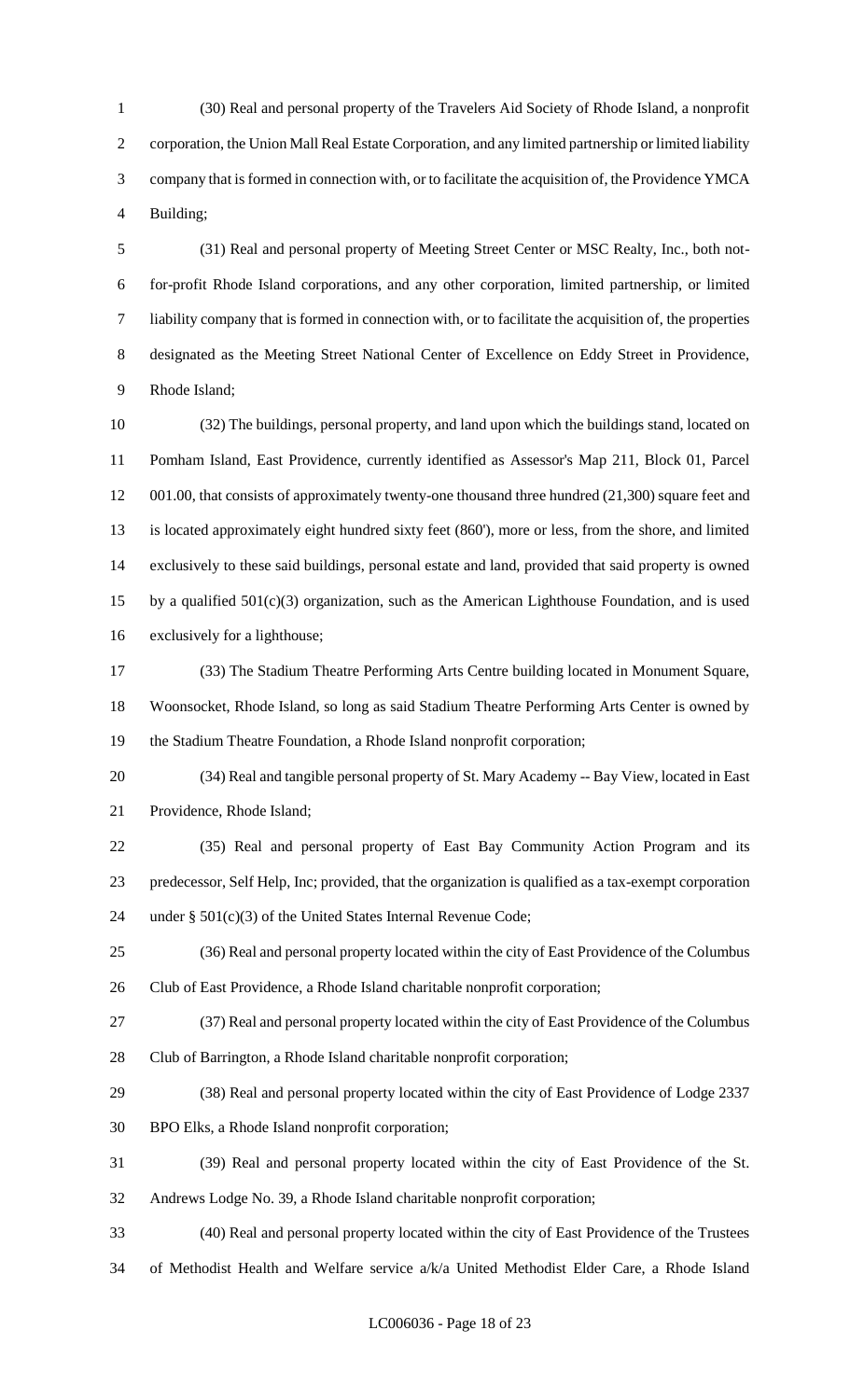- nonprofit corporation;
- (41) Real and personal property located on the first floor of 90 Leonard Avenue within the city of East Providence of the Zion Gospel Temple, Inc., a religious nonprofit corporation;
- (42) Real and personal property located within the city of East Providence of the Cape Verdean Museum Exhibit, a Rhode Island nonprofit corporation;
- 6 (43) The real and personal property owned by a qualified  $501(c)(3)$  organization that is affiliated and in good standing with a national, congressionally chartered organization and thereby adheres to that organization's standards and provides activities designed for recreational, educational, and character building purposes for children from ages six (6) years to seventeen (17) years;
- (44) Real and personal property of the Rhode Island Philharmonic Orchestra and Music 12 School; provided, that the organization is qualified as a tax-exempt corporation under  $\S 501(c)(3)$ of the United States Internal Revenue Code;
- (45) The real and personal property located within the town of West Warwick at 211 Cowesett Avenue, Plat 29-Lot 25, which consists of approximately twenty-eight thousand seven hundred fifty (28,750) square feet and is owned by the Station Fire Memorial Foundation of East Greenwich, a Rhode Island nonprofit corporation;
- (46) Real and personal property of the Comprehensive Community Action Program, a 19 qualified tax-exempt corporation under § 501(c)(3) of the United States Internal Revenue Code;
- (47) Real and personal property located at 52 Plain Street, within the city of Pawtucket of the Pawtucket Youth Soccer Association, a Rhode Island nonprofit corporation;
- (48) Renewable energy resources, as defined in § 39-26-5, used in residential systems and associated equipment used therewith in service after December 31, 2015;
- (49) Renewable energy resources, as defined in § 39-26-5, if employed by a manufacturer, as defined in subsection (a) of this section, shall be exempt from taxation in accordance with subsection (a) of this section;
- (50) Real and personal property located at 415 Tower Hill Road within the town of North Kingstown, of South County Community Action, Inc., a qualified tax-exempt corporation under § 501(c)(3) of the United States Internal Revenue Code;
- (51) As an effort to promote business growth, tangible business or personal property, in whole or in part, within the town of Charlestown's community limits, subject to authorization by formal action of the town council of the town of Charlestown;
- (52) All real and personal property located at 1300 Frenchtown Road, within the town of East Greenwich, identified as assessor's map 027, plat 019, lot 071, and known as the New England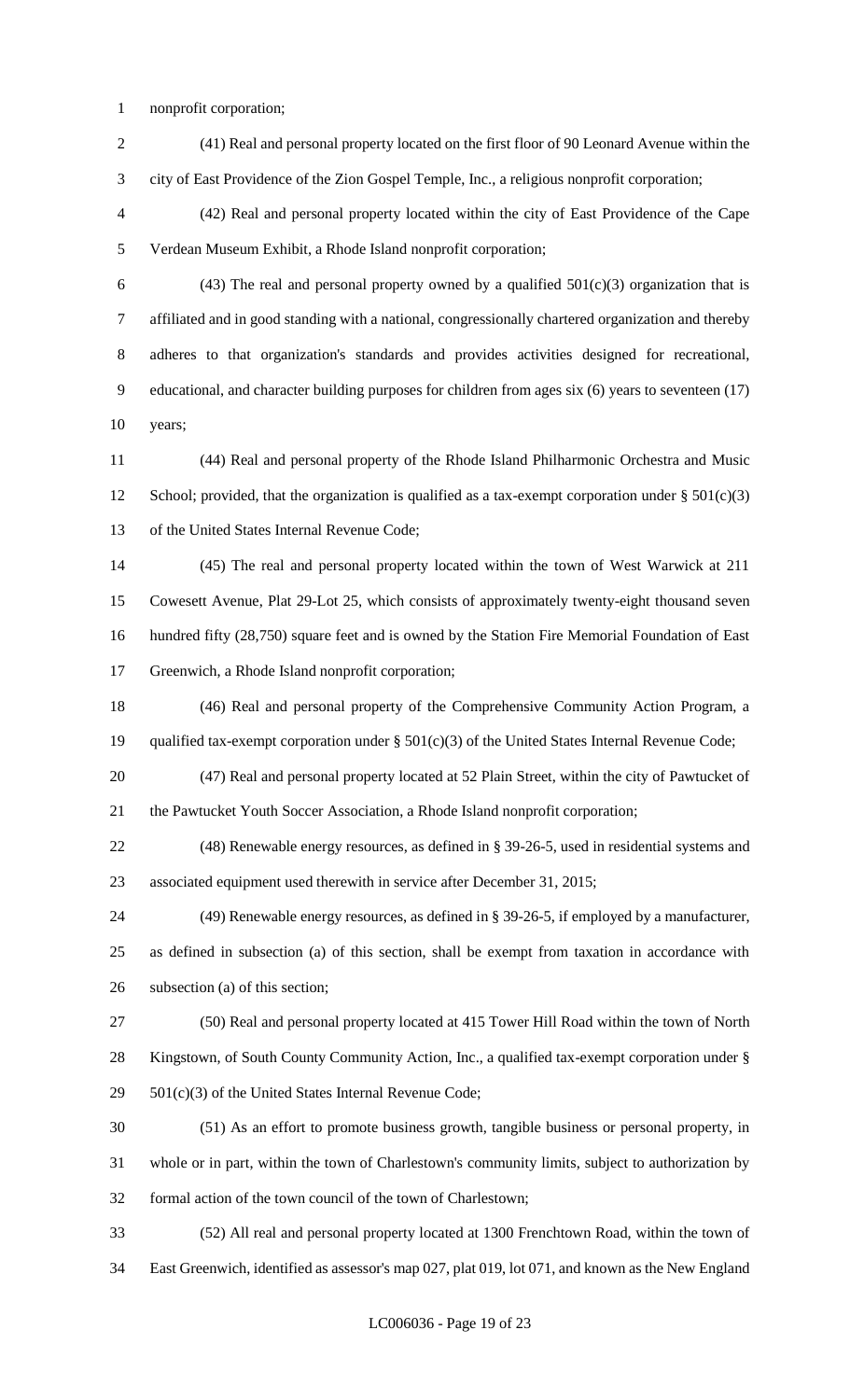- Wireless and Steam Museum, Inc., a qualified tax-exempt corporation under § 501(c)(3) of the
- United States Internal Revenue Code;
- (53) Real and tangible personal property of Mount Saint Charles Academy located within the city of Woonsocket, specifically identified as the following assessor's plats and lots: Logee Street, plat 23, lot 62, Logee Street, plat 24, lots 304 and 305; Welles Street, plat 23, lot 310; Monroe Street, plat 23, lot 312; and Roberge Avenue, plat 24, lot 47;
- (54) Real and tangible personal property of Steere House, a Rhode Island nonprofit

corporation, located in Providence, Rhode Island;

 (55) Real and personal property located within the town of West Warwick of Tides Family Services, Inc., a Rhode Island nonprofit corporation;

 (56) Real and personal property of Tides Family Services, Inc., a Rhode Island nonprofit corporation, located in the city of Pawtucket at 242 Dexter Street, plat 44, lot 444;

 (57) Real and personal property located within the town of Middletown of Lucy's Hearth, a Rhode Island nonprofit corporation;

 (58) Real and tangible personal property of Habitat for Humanity of Rhode Island--Greater Providence, Inc., a Rhode Island nonprofit corporation, located in Providence, Rhode Island;

 (59) Real and personal property of the Artic Playhouse, a Rhode Island nonprofit corporation, located in the town of West Warwick at 1249 Main Street;

 (60) Real and personal property located at 321 Main Street, within the town of South Kingstown, of the Contemporary Theatre Company, a qualified, tax-exempt corporation under § 21 501(c)(3) of the United States Internal Revenue Code;

 (61) Real and personal property of The Samaritans, Inc., a Rhode Island nonprofit § 501(c)(3) corporation located at 67 Park Place, Pawtucket, Rhode Island, to the extent the city council of Pawtucket may from time to time determine;

 (62) Real and personal property of North Kingstown, Exeter Animal Protection League, Inc., dba "Pet Refuge," 500 Stony Lane, a Rhode Island nonprofit corporation, located in North Kingstown, Rhode Island;

 (63) Real and personal property located within the city of East Providence of Foster Forward (formerly the Rhode Island Foster Parents Association), a Rhode Island charitable nonprofit corporation;

 (64) Real and personal property located at 54 Kelly Avenue within the town of East Providence, of the Associated Radio Amateurs of Southern New England, a Rhode Island nonprofit corporation;

(65) Real and tangible personal property of Providence Country Day School, a Rhode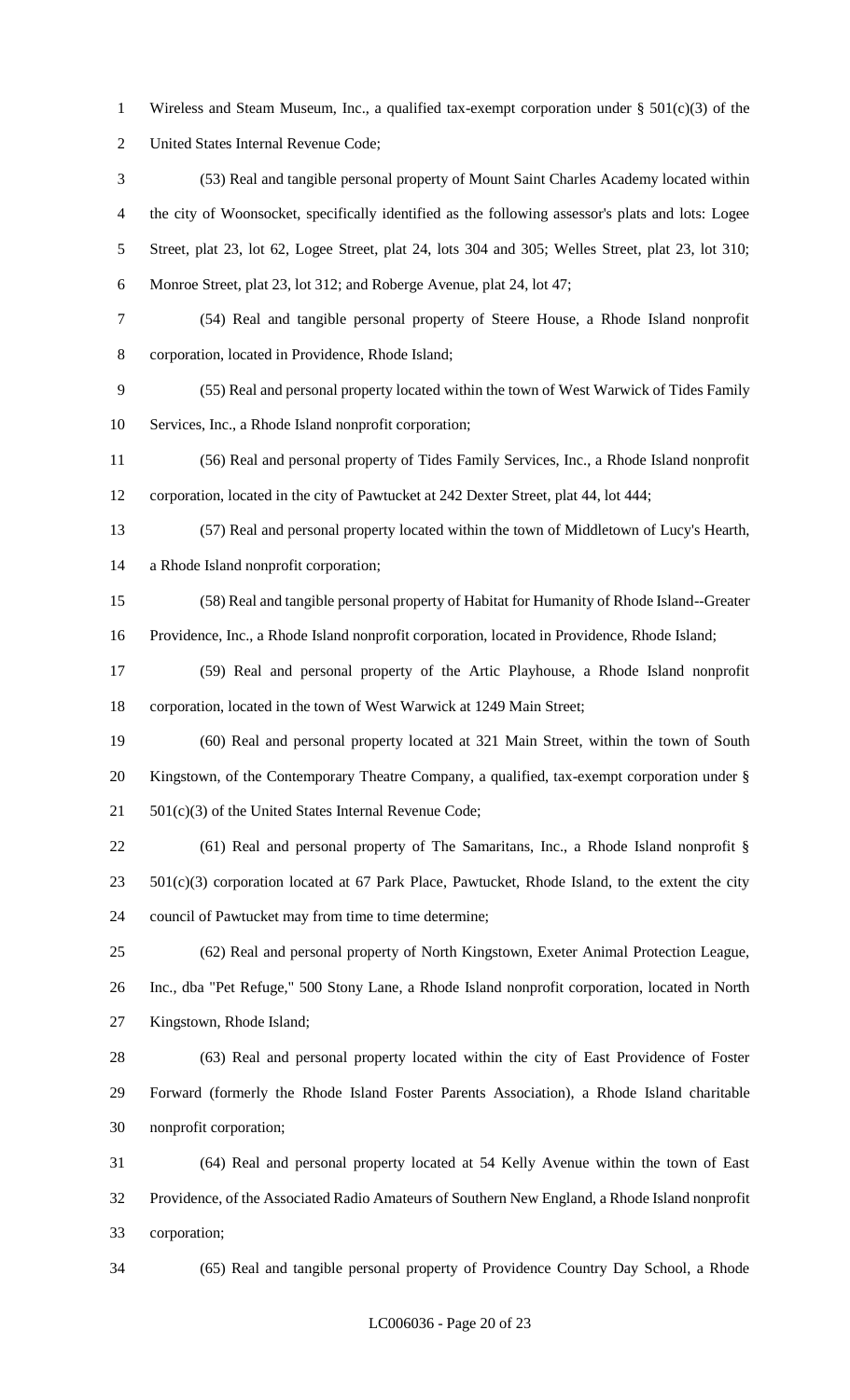Island nonprofit corporation, located in East Providence, Rhode Island and further identified as plat 406, block 6, lot 6, and plat 506, block 1, lot 8;

 (66) As an effort to promote business growth, tangible business or personal property, in whole or in part, within the town of Bristol's community limits, subject to authorization by formal action of the town council of the town of Bristol;

 (67) Real and tangible personal property of the Heritage Harbor Foundation, a Rhode Island nonprofit corporation, located at 1445 Wampanoag Trail, Suites 103 and 201, within the city of East Providence;

 (68) Real property of Ocean State Community Wellness, Inc., a qualified tax-exempt corporation under § 501(c)(3) of the United States Internal Revenue Code, located in North Kingstown, Rhode Island, with a physical address of 7450 Post Road, and further identified as plat 108, lot 83;

 (69) Real and tangible personal property of St. John Baptist De La Salle Institute, d/b/a La Salle Academy, a Rhode Island domestic nonprofit corporation, located in Providence, Rhode Island denominated at the time this subsection was adopted as Plat 83 Lot 276 by the tax assessor 16 for the city of Providence comprising approximately 26.08 acres of land along with all buildings 17 and improvements that have been or may be made;

 (70) Real and tangible personal property of The Providence Community Health Centers, 19 Inc., a Rhode Island domestic nonprofit corporation, located in Providence, Rhode Island; and

 (71) In the city of Central Falls and the city of Pawtucket, real property and tangible personal property located on or in the premise acquired or leased by a railroad entity and for the purpose of providing boarding and disembarking of railroad passengers and the supporting passenger railroad operations and services. For the purpose of this section, a railroad entity shall be any incorporated entity that has been duly authorized by the Rhode Island public utilities commission to provide passenger railroad services; and

 (72) Real and tangible personal property of Cape Verdean Museum Exhibit, a Rhode Island domestic nonprofit corporation, located at 617 Prospect Street, within the city of Pawtucket on Assessors' Plat 37, Lot 434.

 (b) Except as provided below, when a city or town taxes a for-profit hospital facility, the value of its real property shall be the value determined by the most recent full revaluation or statistical property update performed by the city or town; provided, however, in the year a nonprofit hospital facility converts to or otherwise becomes a for-profit hospital facility, or a for-profit hospital facility is initially established, the value of the real property and personal property of the for-profit hospital facility shall be determined by a valuation performed by the assessor for the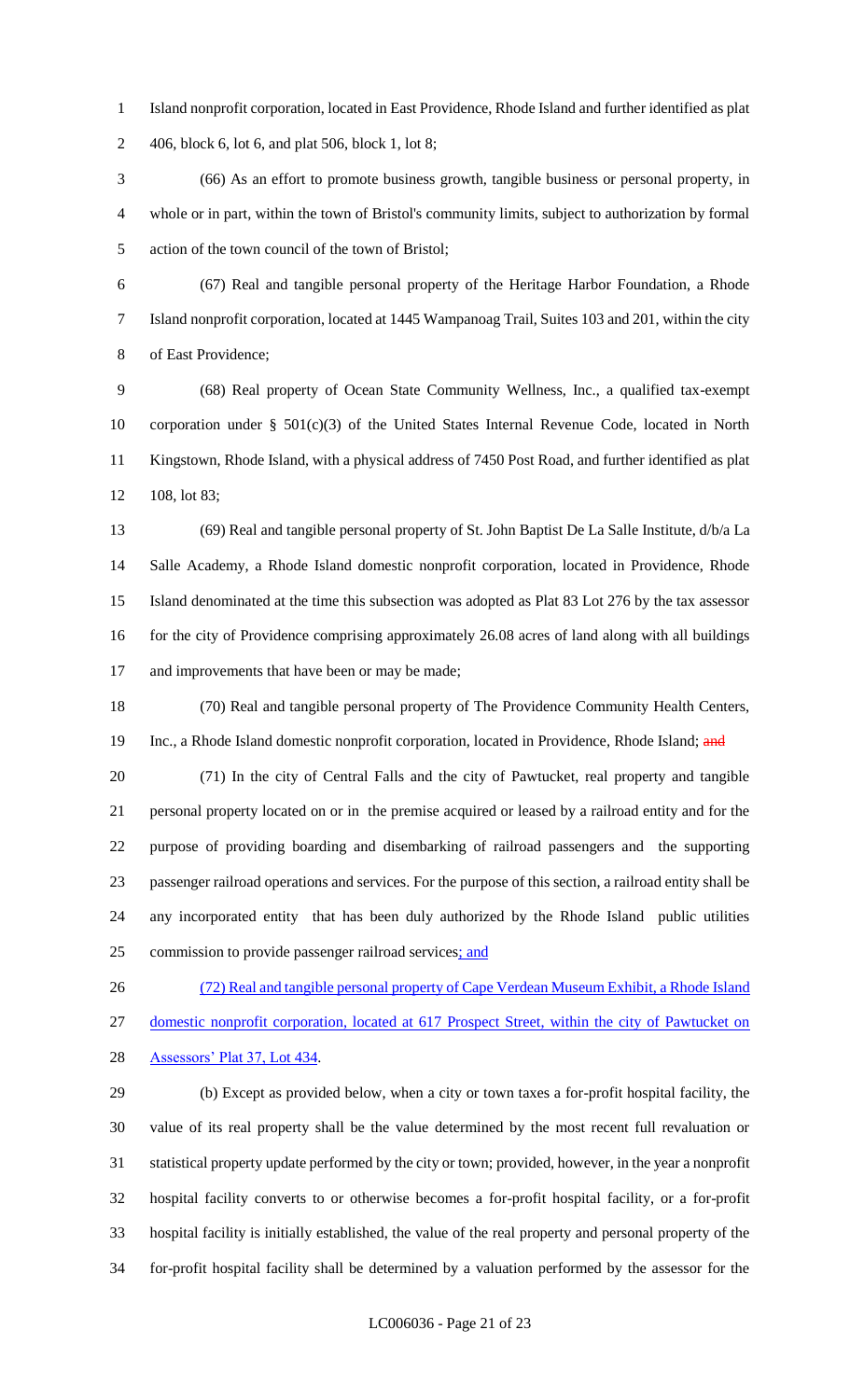purpose of determining an initial assessed value of real and personal property, not previously taxed 2 by the city or town, as of the most recent date of assessment pursuant to § 44-5-1, subject to a right of appeal by the for-profit hospital facility which shall be made to the city or town tax assessor with a direct appeal from an adverse decision to the Rhode Island superior court business calendar.

 A "for-profit hospital facility" includes all real and personal property affiliated with any hospital as identified in an application filed pursuant to chapter 17 or 17.14 of title 23. Notwithstanding the above, a city or town may enter into a stabilization agreement with a for-profit hospital facility under § 44-3-9 or other laws specific to the particular city or town relating to stabilization agreements. In a year in which a nonprofit hospital facility converts to, or otherwise becomes, a for-profit hospital facility, or a for-profit hospital facility is otherwise established, in that year only the amount levied by the city or town and/or the amount payable under the stabilization agreement for that year related to the for-profit hospital facility shall not be counted towards determining the maximum tax levy permitted under § 44-5-2.

SECTION 2. This act shall take effect upon passage.

======== LC006036 ========